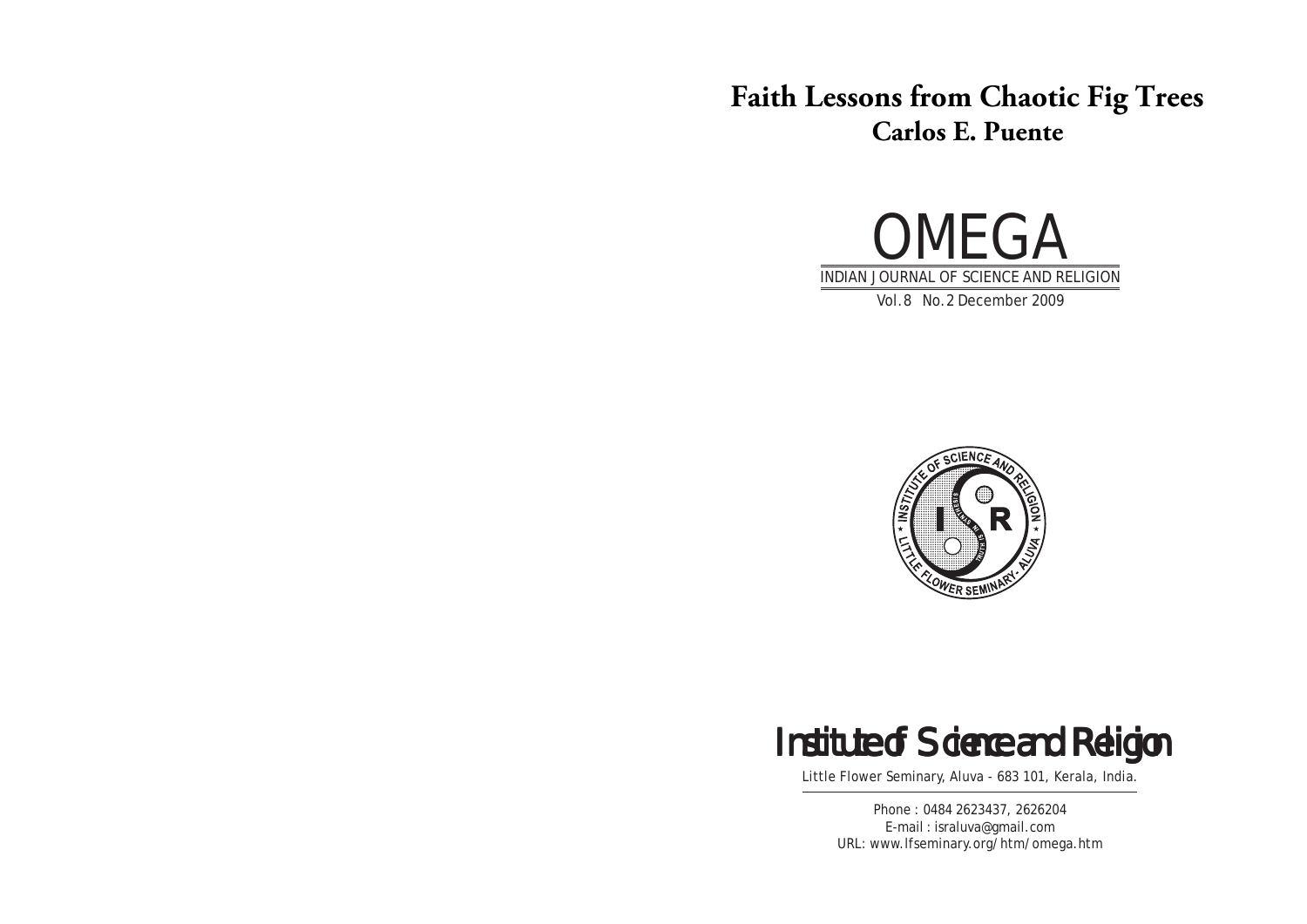# **Contents**

| Evolution: Science and Meta-science - An Introduction<br>K. Babu Joseph                         | 7   |
|-------------------------------------------------------------------------------------------------|-----|
| Can a Christian Believe in Darwin's Evolutionary Theory?<br>Sarojini Henry                      | 18  |
| The Sacramental Character of an Evolving Creation<br>Peter M. J. Hess                           | 34  |
| Human Origins and Original Sin in an Evolutionary Context<br>Patrick McDonald                   | 58  |
| Science, Religion and Darwin: A Contemporary Appraisal<br>Kuruvilla Pandikattu                  | 90  |
| <b>Creation in Evolution</b><br>Francis P. Xavier                                               | 110 |
| <b>Creation Narratives and Modern Cosmology:</b><br>Are they at Loggerheads?<br>C. D. Sebastian | 129 |
| <b>Faith Lessons from Chaotic Fig Trees</b><br><b>Carlos E. Puente</b>                          | 157 |



At the beginning of the year 2009 which marked the bicentennial of Darwin's birthday and sesquicentennial of the publication of his epochmaking work *The Origin of Species by Natural Selection*, *Omega* had published a couple of articles attempting a contextual discussion on the evolutionary theory from philosophical and theological points of view. Now, at the closure of this unique year of evolution, *Omega* is pleased to dedicate a series of articles exclusively dealing with a positive and explorative dialogue between evolution and religious belief. Apart from the constant subservience by the scientific community, what has sustained the evolution theory as a hot academic topic is its overarching existential outreach, or its imposing appeal to the horizons of humanity's meaningworld. The philosophical and religious ramifications of this theory have been so foundational that the proponents and opponents of this theory were destined to wrestle with it in one way or the other. The 18<sup>th</sup> and 19<sup>th</sup> century intellectual and religious world had difficulty in accepting Darwin. And even now many thinkers are devising ways to domesticate or ignore it. Andrew Dickson White had stated that theory of evolution was something like a plough into an anthill, annihilating the very delicate fabrics of religion and faith. As for Richard Dawkins, the pitiless indifference of the natural selection enables one to be an "Intellectually Fulfilled Atheist." Daniel Dennet found the impersonal, algorithmic, blind, purposeless processes of the universe of the evolution to be too dangerous an idea for believers to defend their faith.

Owing to the plethora of theological and philosophical accommodation that the theory of evolution has enjoyed over the decades, the voice of these ultra Darwinists is now almost a cry in the wilderness. Atheism on Darwinian grounds, now, rather than yielding to intellectual fulfillment, testifies to the intellectual bankruptcy, philosophical mediocrity, epistemic fixation, and the sabotage of almost every logical axioms and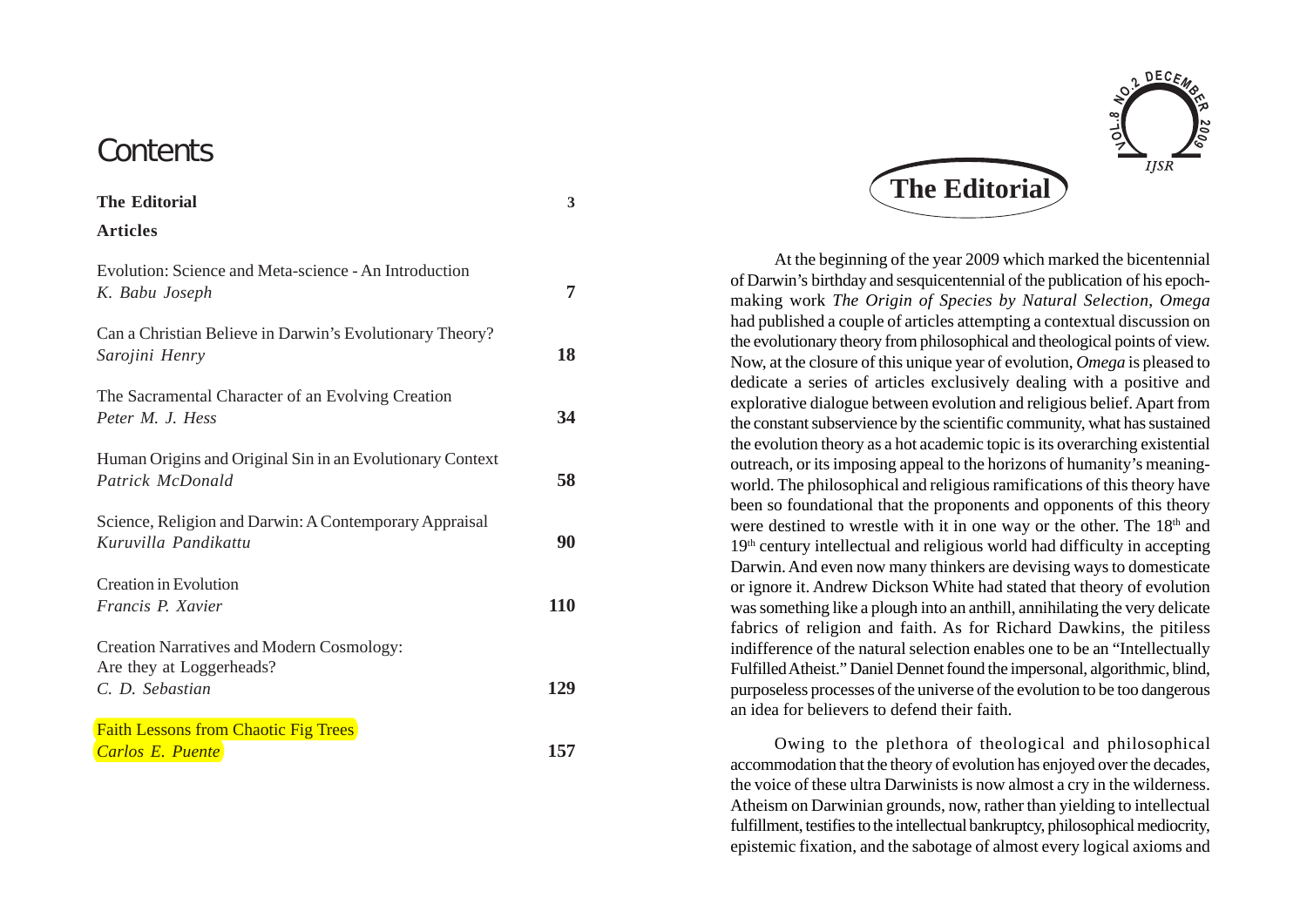rational standards. These claims will be substantiated by the six articles of this volume on evolution.

The opening article by K. Babu Joseph, having presented the most up-to-date features of the Darwinian formulation of the theory in terms of natural selection and its validation in the wake of developments in genetics, challenges the stereotyped image of the science-religion conflict on evolution. Evolution theory has the limitation of not being able to explain the advent of life, justifying indulgence in meta-scientific reflection. Making use of a picture of God as Energy and Information or Probability, he opens up a novel way of reconciling evolutionary and religious perspectives on creation.

In spite of the many controversies that Christian faith has to face, some eminent theologians now argue persuasively that Christians can indeed, with integrity, connect their faith in God with a scientific understanding of evolution. They point out that evolutionary science can actually be taken as an invitation to enlarge our sense of the divine. Sarojini Henry examines how theologians like Teilhard de Chardin, Wentzel van Huyssteen and John F. Haught maintain that the theory of evolution exposes a fresh view of the reality of the sacred and an astoundingly meaningful universe.

Peter M. J. Hess highlights the sacramental value of a dynamic and evoloutionary world. Post-modern Christians need to absorb the reality that we inhabit a very ancient, dynamic, and evolving universe. The sacramental value of the world can be rediscovered in an evolutionary matrix. He argues that the incarnational perspective serves both as the zenith point of the inherently sacramental character of the universe and of the unity of knowledge.

Patrick McDonald's paper is a theological reflection on original sin in the context of evolution. Although there is good reason to believe humans have evolved, and that this may raise very serious questions about one account of original sin, it does not impact the central dynamic of the emergence of sin in human history and the need for healing and redemption. Accepting an evolutionary account of human origins does not undermine belief in God, belief in Christ, belief in the Bible, belief in a soul, belief in the salvation of that soul, nor belief that the means for such salvation have been offered to us. However, holding all of these together consistently and plausibly might require some rethinking of what these beliefs mean and how we understand the sources of such beliefs.

Kuruvilla Pandikattu focuses on the impact Darwin's theory had on contemporary society, including religion. After exposing the grand idea and the response it has generated in terms of admiration and awe, the author looks at the relation between science and religion specially among American scientists to study the impact of the theory of evolution on religion. Finally the plea is made for a reasoned and creative response by believers and scientists alike, which will respect the autonomy of both science and religion and at the same time plead for a creative interaction in shaping human understanding and the evolving society at the moment.

After considering the various theories of creation and evolution Francis Xavier reaches at a constructive hermeneutical synthesis where evolution-theory and creation-faith converge into 'creation in evolution.' Both evolution and creation are processes; the former, on the physical level explaining how one being becomes a higher being, whereas the latter stating where the dynamic force for becoming comes from. God is the initial dynamic force that set the evolutionary process in motion, as he created time, and He still continues the work in the universe - and this process we understand as evolution.

In addition, we have two other articles on regular themes dealing with the constructive interplacement between science and religion. C. D. Sebastian considers the creation narratives of the religions and the inflationary cosmology. In a way, they both propose the same pledge. Creation narratives inform us that this was the action of the first cause or creator who is called Supreme Being or God. There is a promising analogical convergence between the assumptions of modern cosmology and religious beliefs as far as creation narrative is concerned. In this sense, they are not at loggerheads.

Carlos Puente does a commendable hermeneutical job in suggesting directions for finding harmony amidst chaos. The search for harmony is one of the most pressing tasks we humans attempt and it is particularly difficult when the "evil" of "chaotic forces" propels us into restless and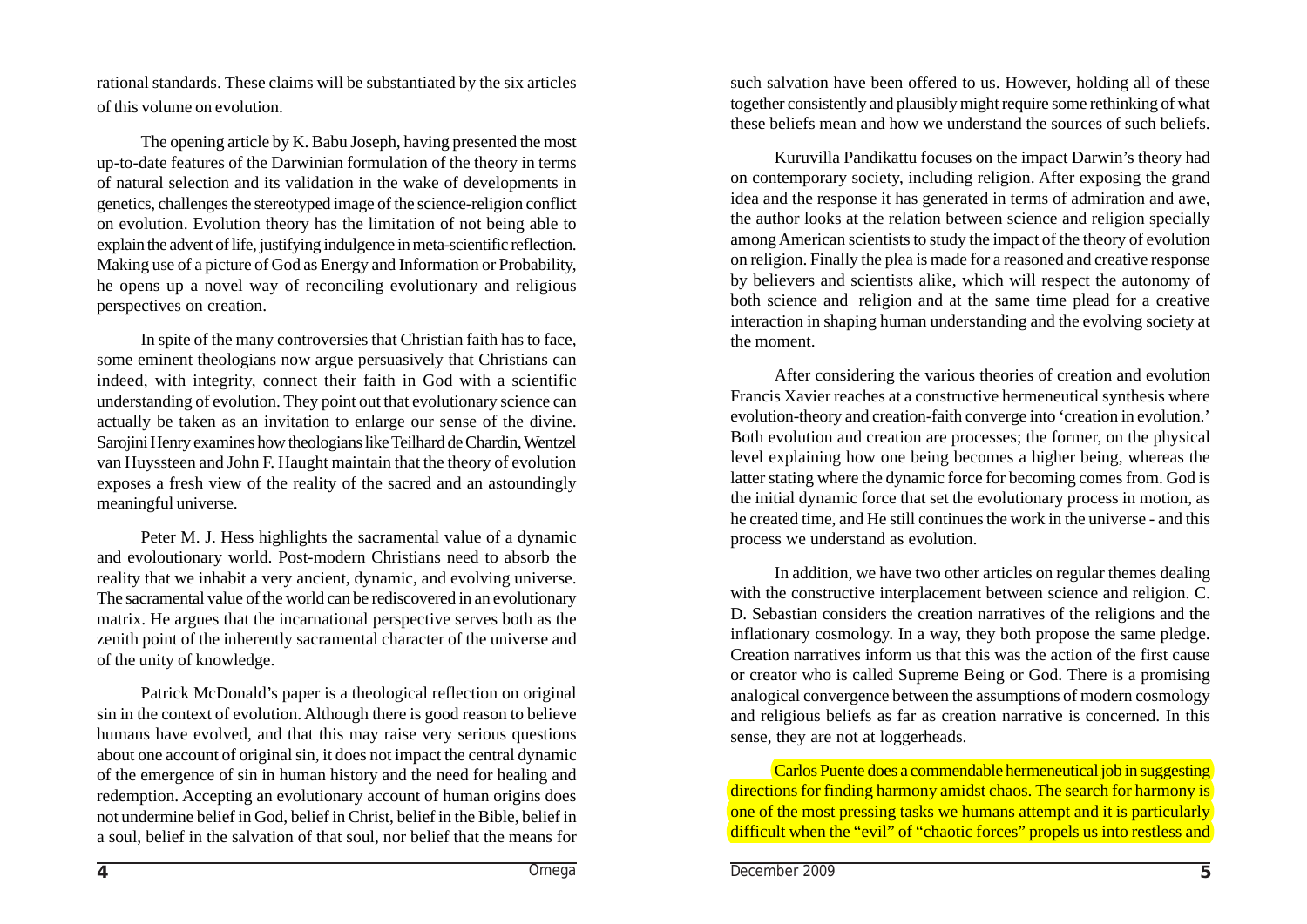often helpless states whose intrinsic disorder hampers our ability to find our way to peace. During the past few decades a host of ideas have been established in order to study natural complexity, including the identification of pathways that progressively degrade "order" into the speciûc disorder of "chaos" and that define a host of chaotic trees, as epitomized by the iconic Feigenbaum tree, or "fig tree" in German. This work explains how such notions help us visualize the essential options we all face regarding order and disorder and shows how the ideas point us to the straight roots of such trees as the only common ground where we all may achieve true order and peace.

The thrust of this entire volume, in general, is that the clichéd notion of science-religion conflict is now no news to any informed person. And, in particular, we emphasize that rather than tampering evolution with fixated and parochial soliloquies, an open and explorative approach can open up deep depositories of truth and knowledge at stake in it. The papers here argue that evolution should be sustained on the horizons of our religious and existential meanings for there is much more that has to be harvested from the hidden potentials of this theory.

> **- Augustine Pamplany** Guest Editor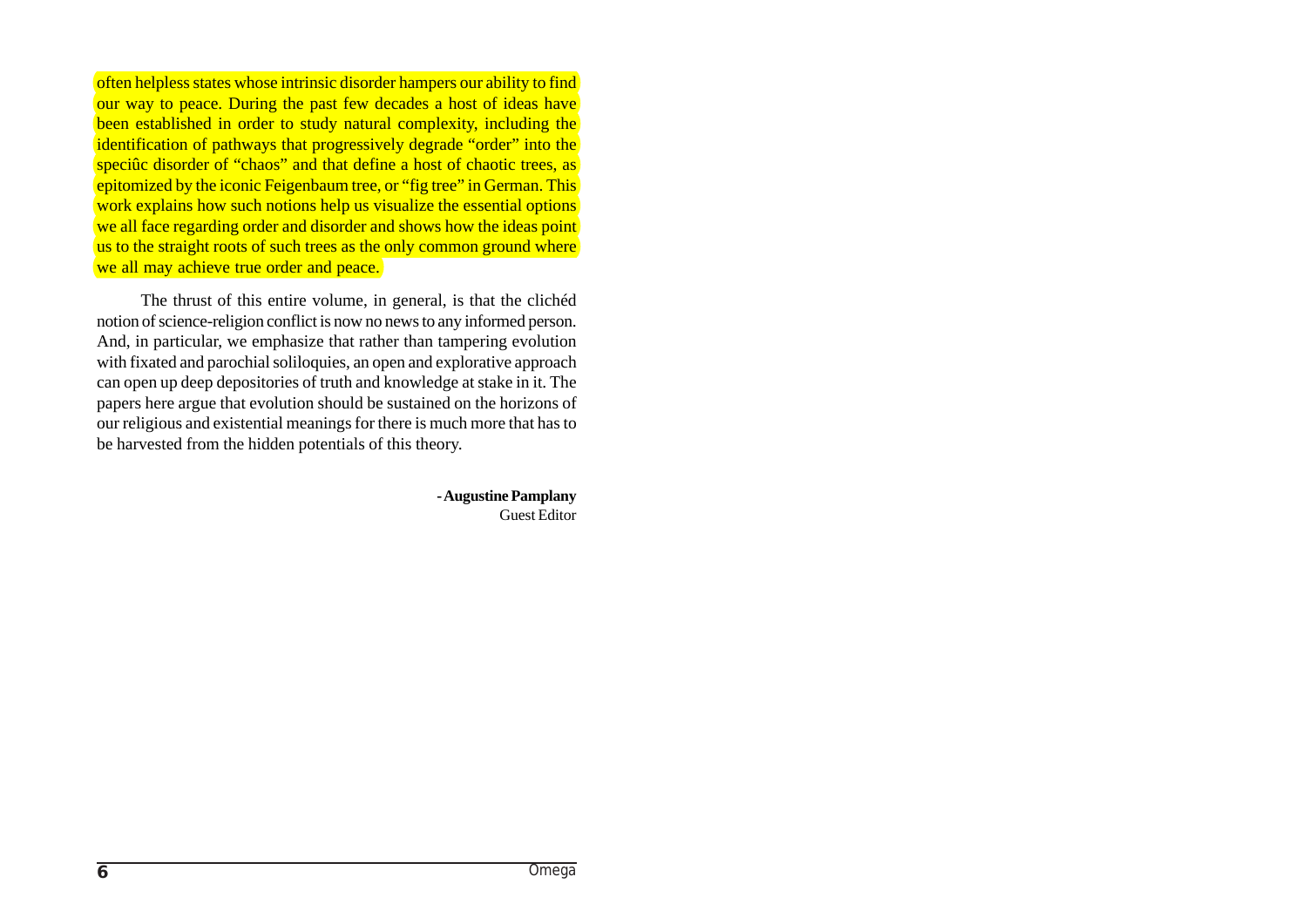# **Faith Lessons from Chaotic Fig Trees1** *- Carlos E. Puente2*

*Abstract: Searching for order and its implied harmony is one of the most pressing tasks we humans attempt during our lives. This quest is particularly difficult when the "evil" of "chaotic forces" propels us into restless and often helpless states whose intrinsic disorder hampers our ability to find our way to peace. During the past few decades a host of ideas have been established in order to study natural complexity, including the identification of pathways that progressively degrade "order" into the specific disorder of "chaos" and that define a host of chaotic trees, as epitomized by the iconic Feigenbaum tree, or "fig tree" in German. This work explains how such notions help us visualize the essential options we all face regarding order and disorder and shows how the ideas point us to the straight roots of such trees as the only common ground (i.e., "under the fig tree") where we all may achieve true order and peace. It is argued, citing a host of Biblical passages, that the modern concepts provide a rich symbolism consistent with ancient Scripture that, in particular, allows us to further appreciate, in a strikingly coincidental fashion, why Jesus may have, seemingly out of character, cursed and withered a fruitless fig tree as he rebuked the wind (evil in of itself in both instances) and why He may have asked us to learn a lesson from a fig tree and other trees (even from those chaotic ones budding in science twenty centuries later) as a mysterious and yet urgent precursor to His second coming. The implications of the notions regarding our need to be always watchful, including our prescribed conversion by coming down our own "fig trees," are emphasized.*

*Keywords: Wholeness, Fragmentation, Turbulence, Chaos, Peace, Love, Eschatology.*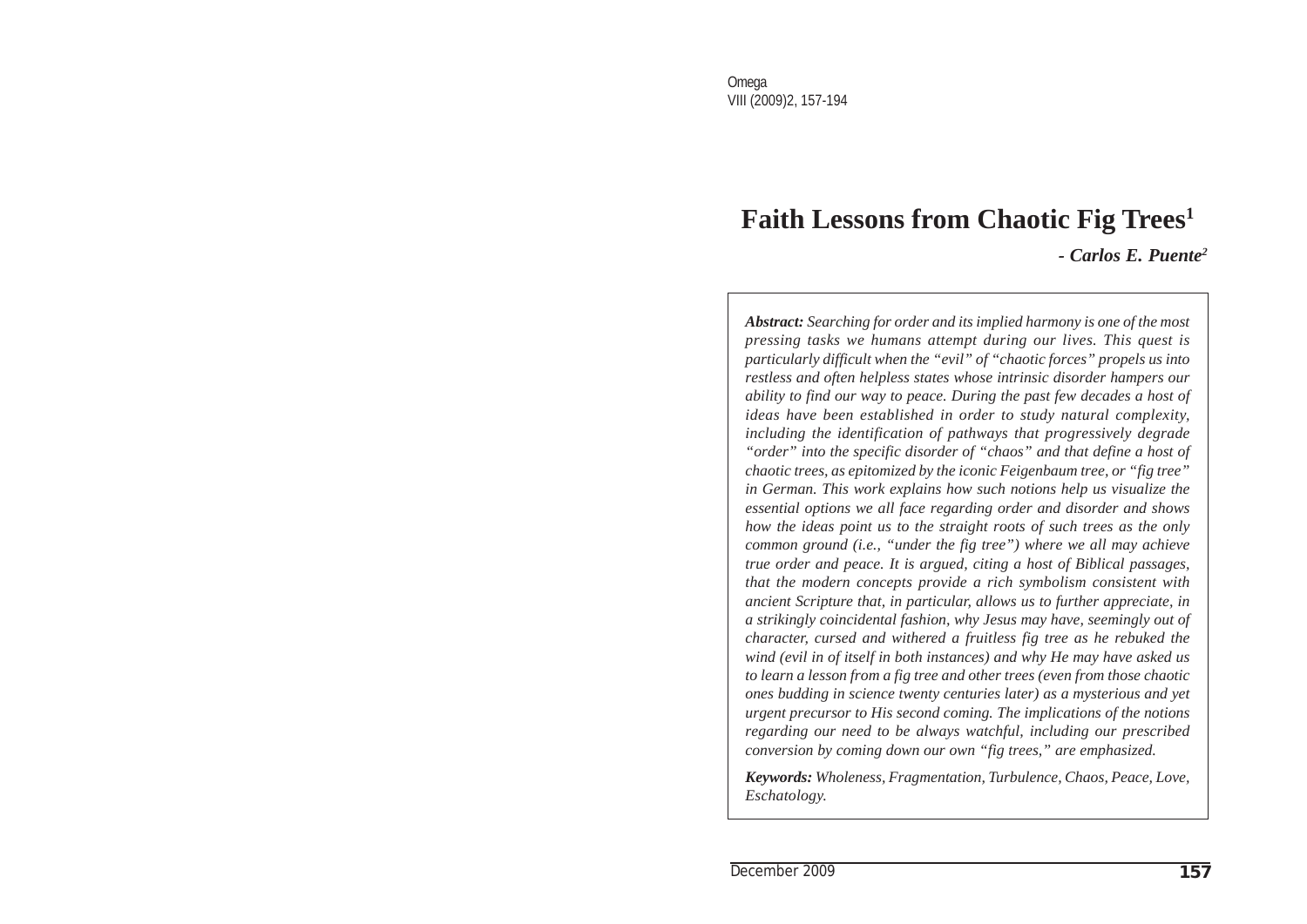#### **Introduction**

According to the Webster's New Collegiate Dictionary, *chaos* is "a state of utter confusion," one in which "chance reigns supreme."3 In the past few decades, however, modern science has established that there is *order* in the way some of such "randomness" arises and has revealed that *simple deterministic* mechanisms, that is, not dependent on the concept of chance, are unexpectedly sufficient to comprehend such a common form of disorder. $4-6$ 

Among the pathways to chaos, the most celebrated has been the one defined via a *chain of bifurcations*, which reflects the progressive splitting of a system's ultimate dynamics, in *powers of two*, before it reaches a totally disorganized state. Defining a new paradigm for studying complexity, such ideas resulted in applications in a variety of disciplines ranging from ecology to engineering and from chemistry to physics, which included notably, in the latter, the elusive description of the dynamics of *convection*, that is, the eventual turbulent boiling of a fluid as its temperature is increased. Central to the discoveries is also the springing of a host of diagrams, reflecting all possible scenarios from *order* to *chaos* and shaped as *trees*, that share surprising *universal* properties, as first proven in the iconic *Feigenbaum tree* ("fig tree" in German) by physicist Mitchell Feigenbaum.<sup>4-6</sup>

 This article explores matters of *order* and *disorder* by studying the opposite concepts of *wholeness* and *fragmentation*, *unity* and *dust*, and *rest* and *wandering*, as they arise in the modern study of chaos. As previously argued via multiplicative cascades arising in the study of turbulence,<sup>7</sup> this work's premise is that we as humans may learn from the ways of nature so that, by using our common sense, we choose to avoid the prescribed pathways that take us away from *peace* and into *chaos* and its related *turbulence*. Arguing that science indeed provides a suitable and impartial framework to reflect on our internal *peace* and the *peace* of our world, this work shows that there is *one* and only one state, defined by our dynamic *abandonment* to the *origin*,<sup>7</sup> that qualifies as truly centered in *love* and that corresponds to a *serene* and *universal* condition situated at the *roots* of all chaotic (*fig*) *trees*, where we all may find *peace*. It is shown how achieving such an ultimate state is intimately related to pertinent matters of *faith*, as it concerns fully heeding

the teachings of Jesus Christ,<sup>7</sup> including, in particular, His celebrated teachings via (fig) trees.

# **The Exquisite Dynamics of the Logistic Map**

To fully appreciate the faith lessons herein, it is necessary to review first the fundamentals of chaos theory and its rather precise, and often allegorical, terminology. In order to do so, it is convenient to start first with the prototypical *logistic map* used in such studies,

$$
X_{k+1} = \alpha X_k (1 - X_k),
$$

where X is the size of a population, say "rabbits" (normalized from 0 to 1), *k* and  $k + 1$  are subsequent generations, and  $\alpha$  is a *parameter* that may be any number between 0 and 4.

This rather simple *quadratic*, and hence *nonlinear*, equation, defines the *dynamics* of the population from one generation to the next. If such a map is plotted, from a generic generation  $X_k$  (in the horizontal) to the next generation  $X_{k+1}$  (in the vertical), the resulting graph gives a symmetric *parabola* whose peak value of  $\alpha/4$  happens by the middle, that is, when  $X_i = 1/2$ :



The graph above shows the evolution of a population ruled by such an expression, when the parameter  $\alpha$  equals 2.8. As is seen, from a small initial population  $X_0 = 0.04$ , and following the vertical and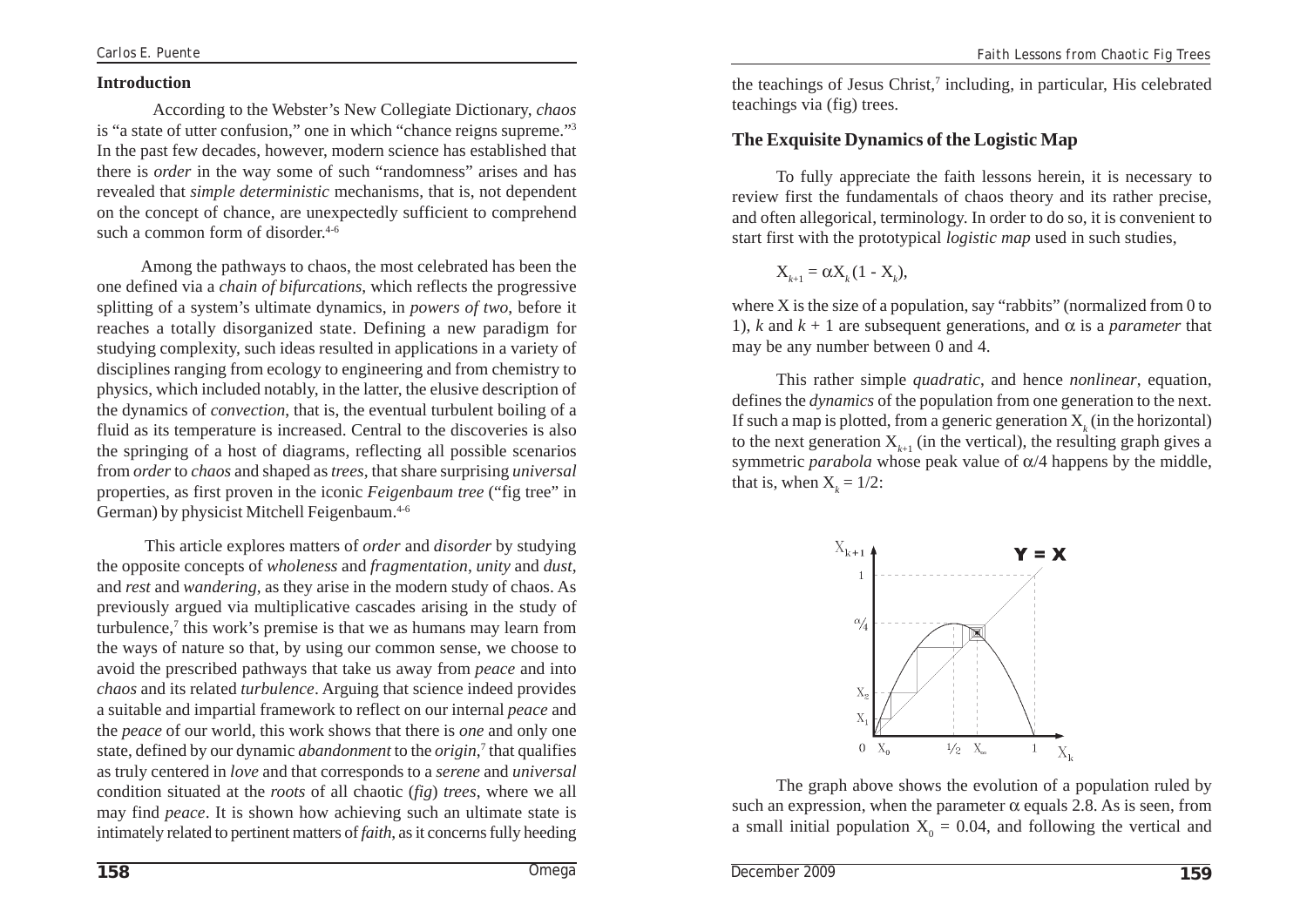horizontal lines to the *one-to-one* line  $Y = X$  to aid in the progressive calculations, the population grows from  $X_0$  to  $X_1$  to  $X_2$  to  $X_3$ , and to  $X_4$ , and then spirals, after several repetitions, into a "*fixed point attractor*"  $X = 0.64$ , that corresponds to the non-zero intersection of the parabola and the straight line.

As from generation to generation the parabola provides an expected increase in population if there are few rabbits, but a logical decrease if there are too many of them, the repeated *iterations* of the *logistic* map gives rise to a *logical organization* of the population, and hence its name. Notice how the map is particularly severe regarding too many rabbits, for when their number equals its maximum value, that is,  $X_k = 1$ , the entire population extinguishes in the next generation, that is,  $X_{k+1} = 0$ , as one may imagine would happen due to extreme competition for limited resources.

It happens that the population's ultimate destination,  $X$  depends dramatically on the value of the parameter  $\alpha$ , as is reviewed next.

When  $\alpha$  is not above 1, the parabola is located *below* the one-toone line:



and such a placement leads to a progressive decrease in population size, from an arbitrary value  $X_0$  to  $X_\infty = 0$ , that is, the *origin*, as shown for  $\alpha = 0.7$ . As may be appreciated, irrespective of the size of the initial population, the iteration of the logistic map leads in this case to *extinction*, and hence such an ultimate fixed point attractor, that is, *zero*, is reached from everywhere and is termed *stable.*

When  $\alpha$  exceeds 1, the parabola crosses the *threshold*  $Y = X$ and, as a consequence, the population no longer converges to zero, but rather *diverges* from the origin:



As is seen, once again for  $\alpha = 2.8$ , the *slope* of the parabola at *the origin* exceeds that of the *straight line*, and, as such, a small value  $X_0$  yields larger values  $X_1$ ,  $X_2$ , and so on, that move away from the origin and never return. As *the line* is crossed by the parabola, *zero* becomes a *repeller* and such a destination is termed *unstable*, as an arbitrarily small *initial condition*  $X_0$  close to *zero*, would no longer go back to the origin.

When  $\alpha$  takes any value between 1 and 3, the dynamics of the logistic map do converge to the non-zero intersection between the parabola and the straight line, which, from rather simple algebra, give  $X = (α - 1)/α$ . Such an attractor happens to be a stable fixed point as the slope of the curve at such an intersection is *mild*, that is, one that has magnitude less than one, and hence pulls in all non-zero and nonone populations.

When  $\alpha$  is greater than 3, the slope at the non-zero intersection between the parabola and the line also becomes too *steep* and, as such, what happened to the origin also happens to this intersection, that is, it repels. As shown for  $\alpha = 3.2$ , the dynamics now settle, quite surprisingly, into stable *oscillations* that repeat every two generations and that make a limiting square in the figure: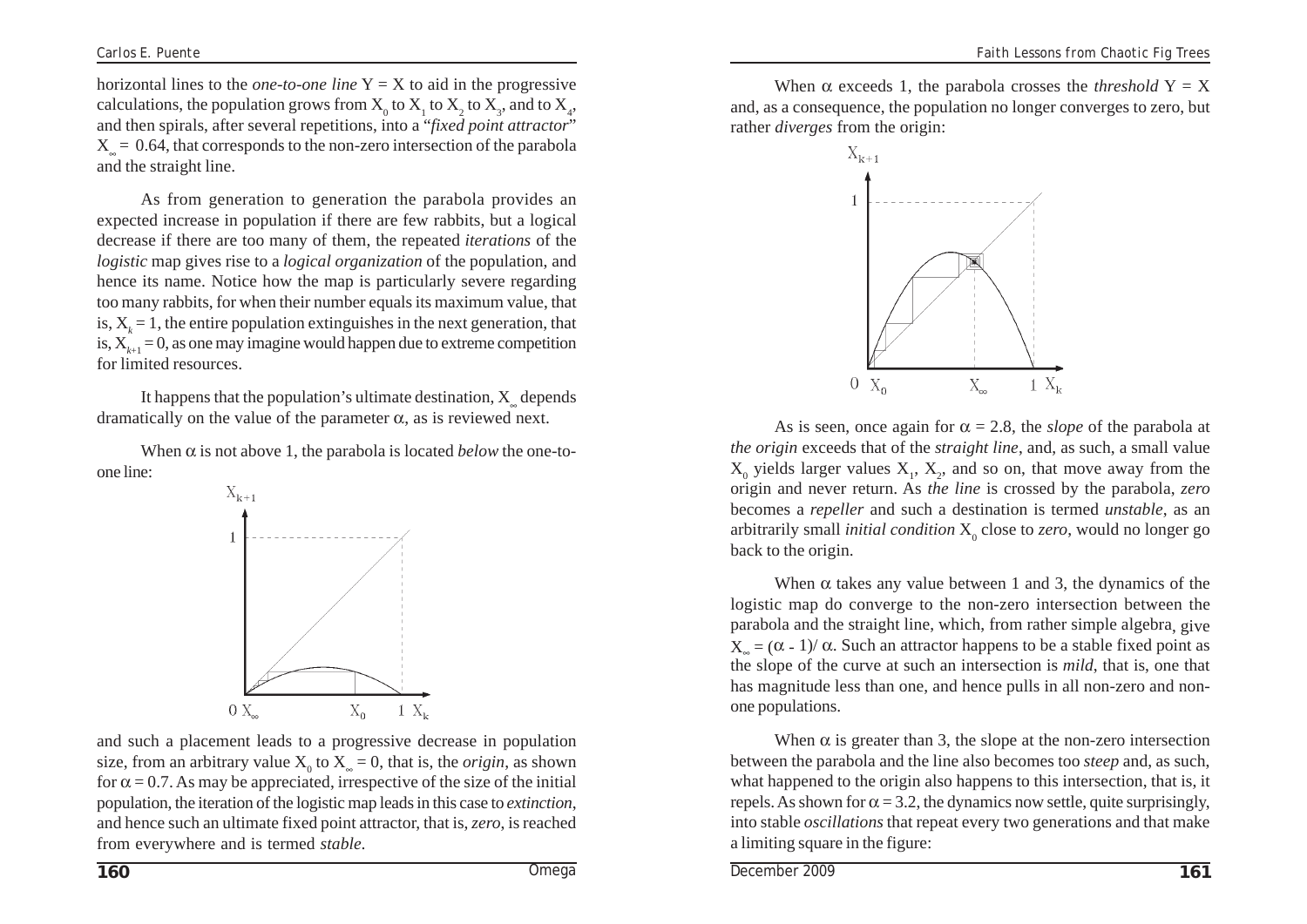

These *periodic* attractors, every *two* generations, happen for a range of values of α, but, as before, such behavior becomes unstable and repels if  $\alpha$  is further increased. As an example, when  $\alpha = 3.46$ , oscillations every *four* generations appear:



It so happens that as  $\alpha$  is increased, a chain of *bifurcations* sets in, and the population remarkably oscillates in increasing powers of 2, first every two generations, then every four, then every eight, then every sixteen, and so on. It also turns out that the windows of stability for such oscillations decrease rather quickly, in such a way that periodic behavior, for all powers of 2, happen in the limiting value  $\alpha_{\perp} \approx 3.5699$ . Strikingly, the logistic map contains infinitely many *thresholds* transforming

attractors into repellers, and all of these happen via a rather simple quadratic equation just by varying the parameter  $\alpha$ .

When  $\alpha$  exceeds  $\alpha_{\alpha}$ , there are sometimes *periodic* repetitions, as for values of  $\alpha$  of 3.74 and 3.83 resulting in oscillations every five and three generations:



and, more commonly, dynamics that exhibit *non-repetitive* behaviors:



for values of  $\alpha$  of 3.6 and 4, yielding attractors that contain *infinitely* many points, one set on the left bounded by two subintervals and the other apparently filling up the whole interval from 0 to 1.

It occurs that there exist values of the parameter á greater than α∞ for which the population eventually repeats exactly every *n* generations, for any number  $n$  that is not a power of  $2.8$  As a consequence and quite remarkably, the logistic map includes periodic behavior for any natural number *n*. However, intertwined with this startling gamut of repetitive behavior, there are great many parameter values greater than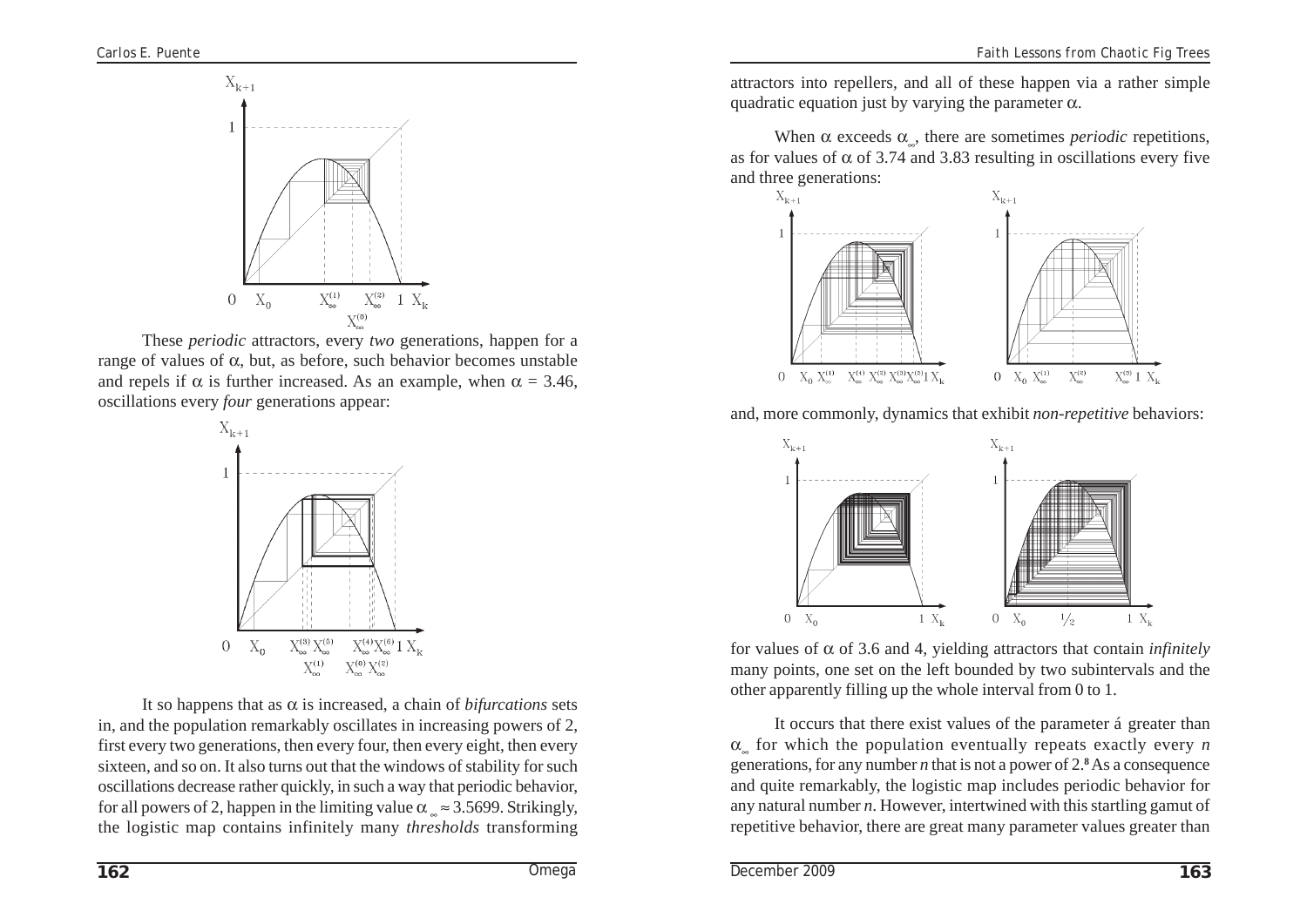α∞ for which the population does not repeat at all, but rather *wanders* forever following an unending dance inside an infinite set suitably known as an "*strange attractor*."

These infinite but stable cases, due to their lack of finite convergence, define fittingly the mathematical notion of *chaos*. Such a name also turns out to be semantically accurate as two nearby populations, arbitrarily close, quickly *diverge* from one another when using the *nonlinear* logistic map, as if guided by chance. This extreme *sensitivity to initial conditions*, also known as the "*butterfly effect*," explains why a small error, no matter how small and as proverbial as the flap of a butterfly's wing, ultimately prevents us from knowing the precise evolution of a chaotic population.

# **The Feigenbaum Tree**

A graph of the stable attractor  $X$  as a function of the parameter á is known as the *bifurcations diagram*:



This remarkable figure is the most celebrated icon of chaos theory and shows how chaotic behavior is ultimately obtained via a chain of successive bifurcations. This diagram, when rotated counterclockwise ninety degrees, is the *Feigenbaum tree*, named after physicist Mitchell Feigenbaum who first proved some of its remarkable universal properties, as shall be reviewed later on.

As is seen, the straight *root* of the tree corresponds to the extinction of the population,  $X_{\sim} = 0$ , and there appears a positive *branch* or "*trunk*,"  $X_0 = (α - 1)/α$ , when the parameter α is greater than 1 and

the parabola crosses the *threshold*  $Y = X$ . From  $\alpha = 3$  onward, the chain of bifurcations gets established and such grows additional *branches* in increasing powers of two, but with progressively smaller lengths, so that all powers happen up to a value  $\alpha \approx 3.5699$ .

As is better seen on a magnified tail of the diagram:



from  $\alpha$  onward, the tree contains additional periodic *branches* finely intertwined with chaotic behavior, whose infinite sequences of points in the associated strange attractors (plotted in the vertical for a given value of α) represent then the "*foliage*" of the tree.

As is seen, the tail of the diagram also exhibits several "white bands" that turn out to correspond to all periods not included in the bifurcations, with the most prominent being, from left to right, the ones related to repetitions every 6, 5 and 3 generations. As seen prominently in the band corresponding to period 3, the tree contains noticeable "*buds*" that link the tree upwards and that merit further consideration.

As is seen magnifying the middle bud within the white band related to period 3:

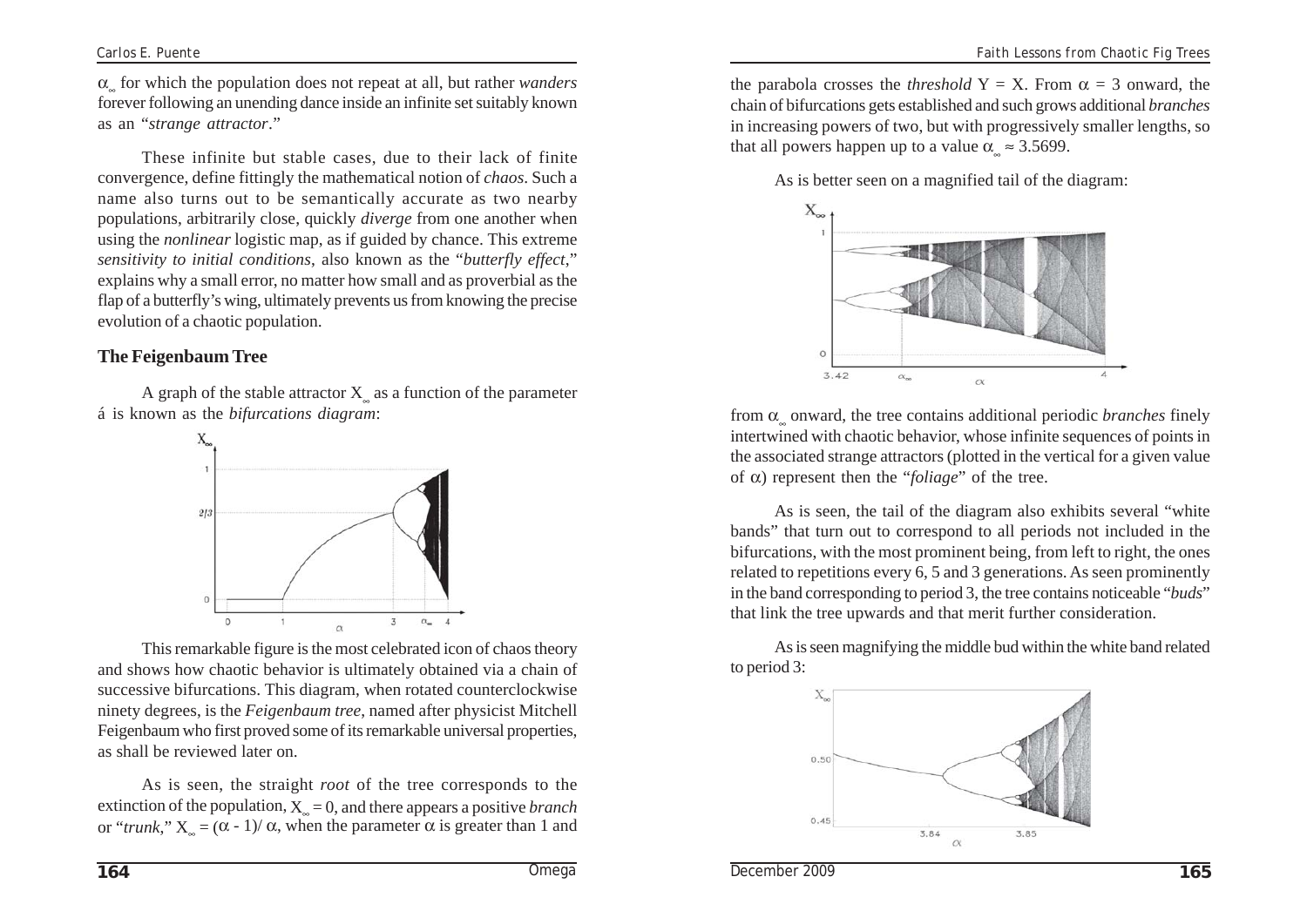as white bands are traversed from left to right, the diagram grows yet more small *branches* and additional chaotic behavior. Strikingly, the operation results in a reduced copy of the entire tree (except the root), one that includes, in a rather remarkable fashion, bifurcation branches that *sprout* additional chaotic attractors unseen at the scale of the original graph, and yet more white bands associated with higher order periods.

As the magnification may be continued with no limit, it turns out that the Feigenbaum tree contains infinitely many *buds* that emanate from the infinitely many white bands associated with each one of the possible periodic behaviors found in the tail. Amazingly, the tree contains smaller copies of itself ad infinitum and such an extraordinary *selfsimilarity*, not discovered earlier than a generation ago due to intrinsic technological limitations, implies a rather deep form of *fragmentation* in the object.<sup>9</sup>

In order to further appreciate the degree of brokenness in the *chaotic fig tree*, it is sensible to study in some detail its first strange attractor, that is, the first infinite attractor that happens when  $\alpha = \alpha$ , and known as the *Feigenbaum attractor*. Iterating the logistic map for such a value of  $\alpha$  and making a histogram over the eventual points visited yields:



This attractor certainly contains infinitely many *disperse* points, springing from the scattering of the preceding chain of bifurcations, but, as is seen, those values are not evenly visited and the iteration process defines instead a complex *multifractal* object,7,10 made up of multiple disjoint *thorns* of different sizes.

As may be appreciated, the Feigenbaum tree contains from  $\alpha$ onward a multitude of *uneven thorns* at many places. If one were to pass a finger through the diagram at the value of  $\alpha_{\mu}$ , one would get pricked by the present spikes, which literally rise to infinity as the scale of the graph is reduced. Similarly, and due to the aforementioned selfsimilarity of the diagram, the same would also happen by the end of any chain of bifurcations within a white band region corresponding to any period. As hinted by the uneven darkness within the tail of the tree, there are also many other regions that correspond to uneven histograms that further reflect the *rugged* nature of the object.<sup>8</sup>

As shall be explained later on in detail, an infinite strange attractor, that turn out to be the most common behavior within the tail of the diagram, excludes great many periodic points and hence have a *disperse* and *non cohesive* topological structure that resembles the one of "*dust*." As a consequence, the foliage of the Feigenbaum tree is essentially *dust*.

# **Universality in the Fig Tree and Other Trees**

It happens that all bifurcations within the Feigenbaum tree, including the ones that occur within all of the infinitely many sub-trees, take place in an orderly manner both in their *openings* and in their *durations*.

As depicted for bifurcations happening at parameter values  $\alpha_{n}$ ,  $\alpha_{n+1}$  and  $\alpha_{n+2}$ :



such a sequence leads to decreasing bifurcation durations  $\Delta_{n}$ ,  $\Delta_{n+1}$  and  $\Delta_{n+2}$ , and to alternating decreasing distances  $d_n$ ,  $d_{n+1}$ ,  $d_{n+2}$ , measured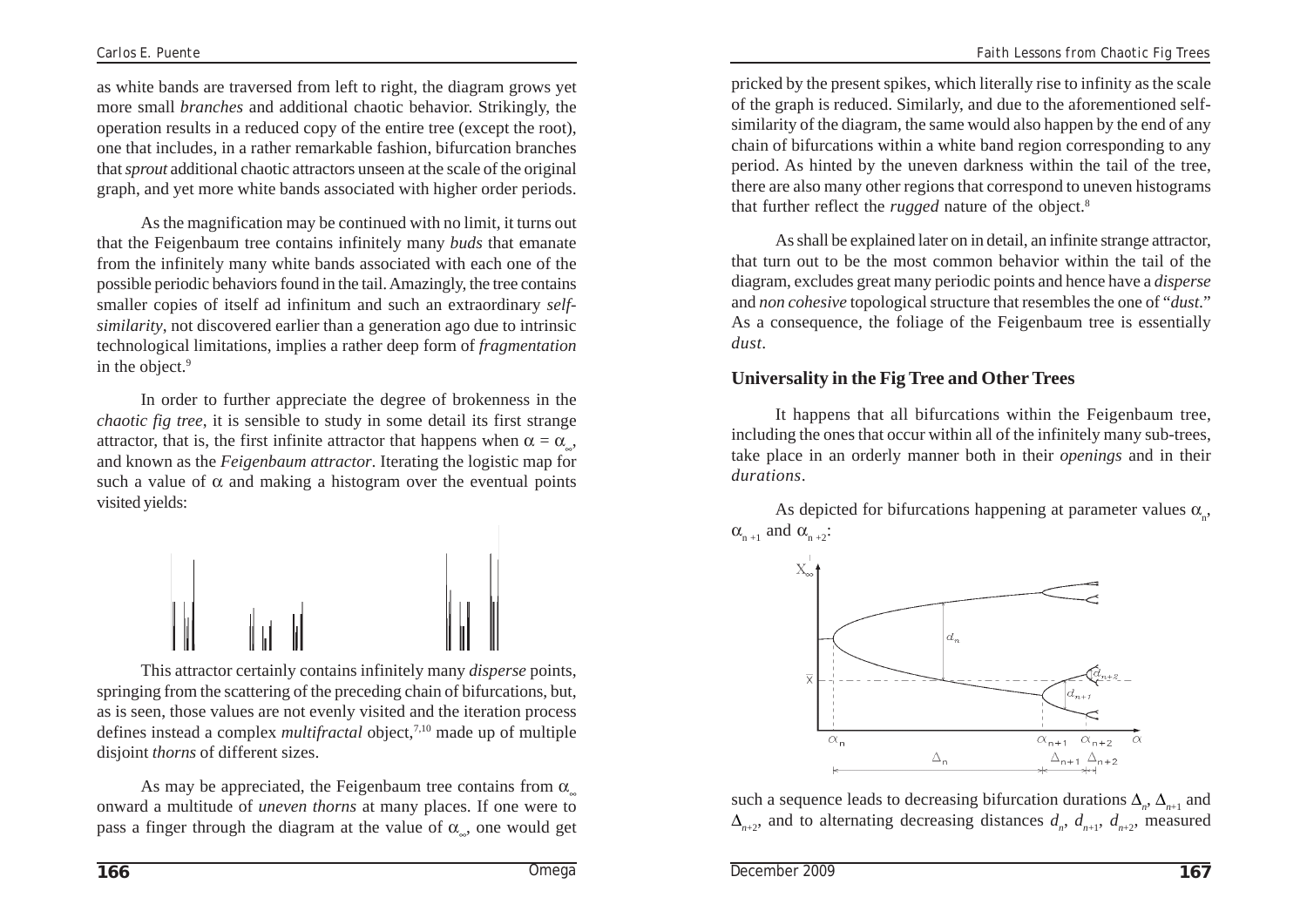from the horizontal line  $X$  (equal to 1/2 for the beginning portion of the Feigenbaum tree) to the closest branch not intersected by such a line. What Feigenbaum proved in 1978 is the remarkable fact that the ratios  $d_n/d_{n+1}$  and  $\Delta_n / \Delta_{n+1}$ , that is, from bifurcation to bifurcation, approach the same constants everywhere within the Feigenbaum tree:

$$
\frac{d_n}{d_{n+1}} \to F = -2.5029...
$$
\n
$$
\frac{\Delta_n}{\Delta_{n+1}} \to F_2 = 4.6692...
$$

The limits  $F_{1}$  and  $F_{2}$  are *Feigenbaum's universal constants* and such are so important that they are to bifurcations in powers of two as pi is to circles.11 The existence of such constants explains why there is indeed *order in the path to chaos* via successive bifurcations, but such does not imply, as it is often affirmed erroneously, that chaos itself is ordered.

Feigenbaum's numbers turn out to be remarkably applicable as they are also valid for countless nonlinear equations that give rise to *other* chaotic trees, beyond the Feigenbaum tree. The iteration of arbitrary *unimodal* functions, that is, those having one peak, yields similar trees and all the *budding* within these impressive objects happens precisely at the prescribed universal rates  $F_1$  and  $F_2$ . As an example of this extraordinary fact, the simple equations  $f(X) = \alpha X (1 - X^3)$  and  $f(X) = \alpha X (1 - X)^3$ , representing alternatives to the logistic map with graphs that are not symmetric and not fully convex:



generate, by varying their respective parameter  $\alpha$ , other chaotic trees also guided by the same numbers  $F_1$  and  $F_2$ :



that contain, as seen for the Feigenbaum tree, a straight root, a "tender branch," bifurcation branches, and, in an intertwined fashion, periodic branches and the dusty foliage of chaos.

Amongst the most important practical discoveries of chaos theory stands the surprising work of Albert Libchaber and Jens Maurer in regards to the heating of liquid helium.12 Such researchers found, also in 1978, that there is a discernible order in the way *convection* takes such a fluid from a state of rest to its ultimate chaotic and turbulent state. Remarkably, as the *heat* given to the fluid is increased, the helium experiences noticeable transitions that, up to the scale of the measurements, include four bifurcations that happen precisely at temperature increments given by  $F_2$ .

These results illustrate the surprising fact that there are various physical systems for which their relevant dynamics may be understood via iterations of simple maps and in terms of a single parameter that plays the role of  $\alpha$  in the logistic map.<sup>4</sup> As the overall notions of chaos theory became relevant in a variety of scientific fields including ecology, biology, chemistry, physics, engineering and economics, they established a new paradigm for the origins of disorder, for the ideas clearly implied the possibility of finding hidden simplicity in complexity and without employing the prescribed sets of differential equations or invoking the notion of chance.**4-6**

#### **In the Plenitude of Chaos**

Although chaotic behavior is not the most disorganized state seen in nature, it is pertinent to study the most disorganized chaotic state in order to fully appreciate its *empty* structure and some of its subtle details.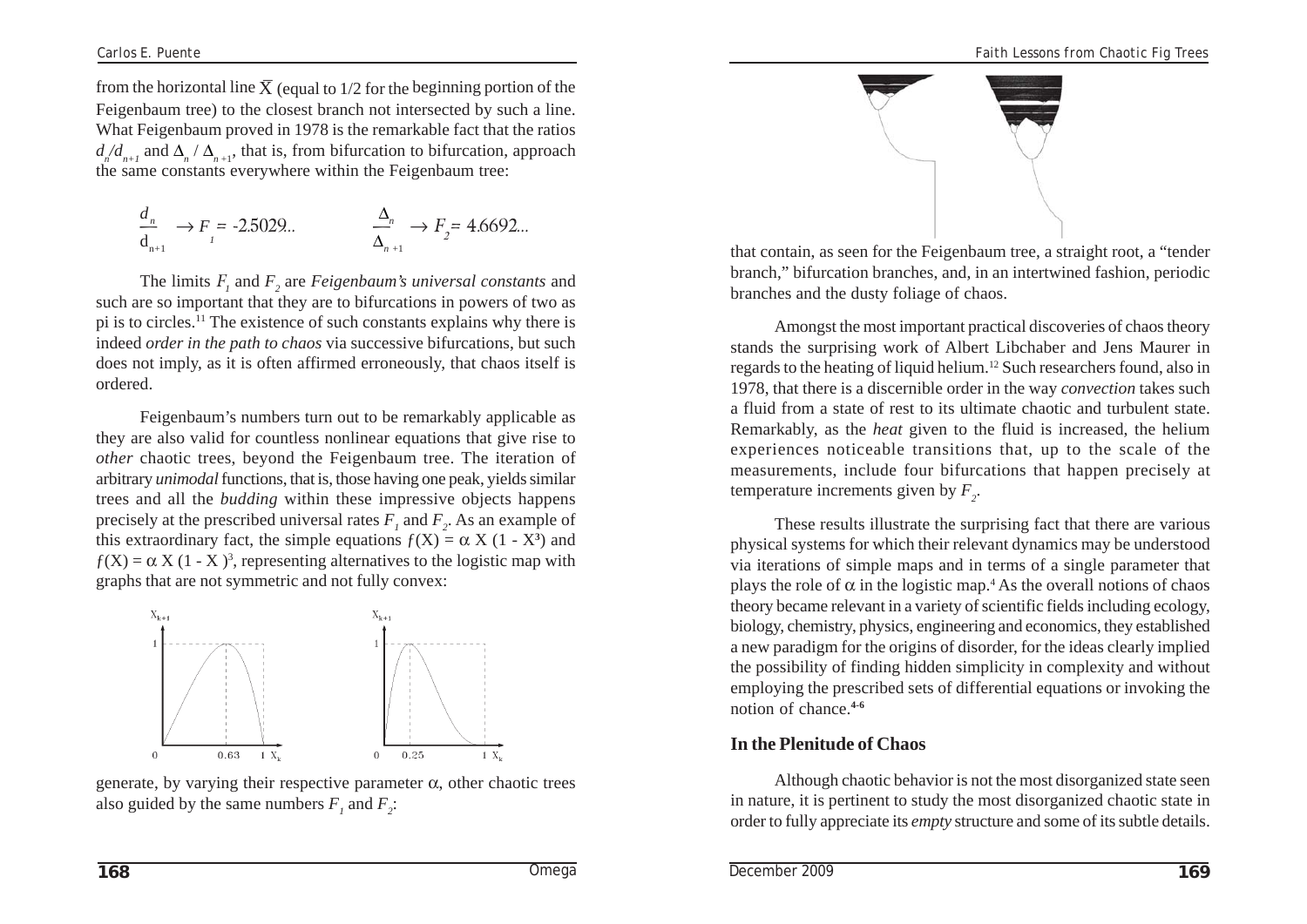As such *plenitude* of *chaos* happens when the strange attractors are widest and at the top of the chaotic trees, such a special condition is hence associated with the archetypical selection of "*maximum heat*" that leads to maximum turbulence.

As seen before, for the logistic map such an extreme condition corresponds to the largest possible parabola defined when  $\alpha = 4$ , and judging by the dense horizontal-vertical lines:



it would appear that the dynamics travel everywhere within the logistic parabola, suggesting that the widest strange attractor encompasses *all* the defining interval from 0 to 1.

This, however, is not the case, as there are great many points in the interval that ought to be excluded from the strange attractor, as follows. First, the value 0 is not in the wandering attractor, for if  $X_0 = 0$ , then the population remains there forever. Second, the nonzero intersection of the parabola and the straight line is not in the strange attractor, for if  $X_0 = (\alpha - 1)/\alpha = 3/4$ , the population also remains there forever. Similarly, all the extensions to  $\alpha = 4$  of all *unstable* periodic attractors, as defined by the many thresholds within the tree, need to be excluded from wandering forever, for starting in any of those precise locations leads instead to periodic oscillations forever.

These observations imply that the ultimate attractor excludes the infinitely many points corresponding to all periods. There are, however, even more points that need to be omitted. As illustrated below for an example repeating every three generations:



There are great many points located in the *past* of the highest repeating value, which, by not wandering forever, are not members of the final attractor either. As the parabola is read backwards again and again, such points make up a *binary tree* that, as is seen, covers the interval from 0 to 1 in a *dense* manner. In a similar fashion, there are two other similar diagrams ending in the two other repeating points that define other locations that are not included in the strange attractor.

Based on these observations, the structure of the strange attractor finally emerges. Such an *infinite* but *uncountable* set is equal to the interval from 0 to 1 minus all the *infinite* binary trees associated with all periodic points and for every period, which correspond to extensions to  $\alpha = 4$  of the *infinitely* many periodic attractors that the tree contains. As such, the strange attractor for  $\alpha = 4$ , and similarly for other chaotic parameters á, by having infinitely many *countable* "holes," is a rather *disperse* set that has the topological structure of *dust*.

Strikingly, all periodic behaviors, and for every period, turn out to define dense subsets of the interval from 0 to 1 that end up *oscillating* forever. But as such sets are *unstable*, a minute deviation from any of such precise "jumps in high heat" would lead instead to *wandering* forever, that is, without repetition, in the *stable* infinite set that attracts it all with all probability and that is also a dense subset of the interval from  $0$  to  $1$ .

These subtleties are particularly noteworthy for the logistic map, for when  $\alpha = 4$ , and only in such a case, there are great many countable initial values  $\mathbf{X}_0$  that altogether avoid wandering or oscillating forever in high heat, as such states define dynamics that eventually return to the allegorical *root* of the tree: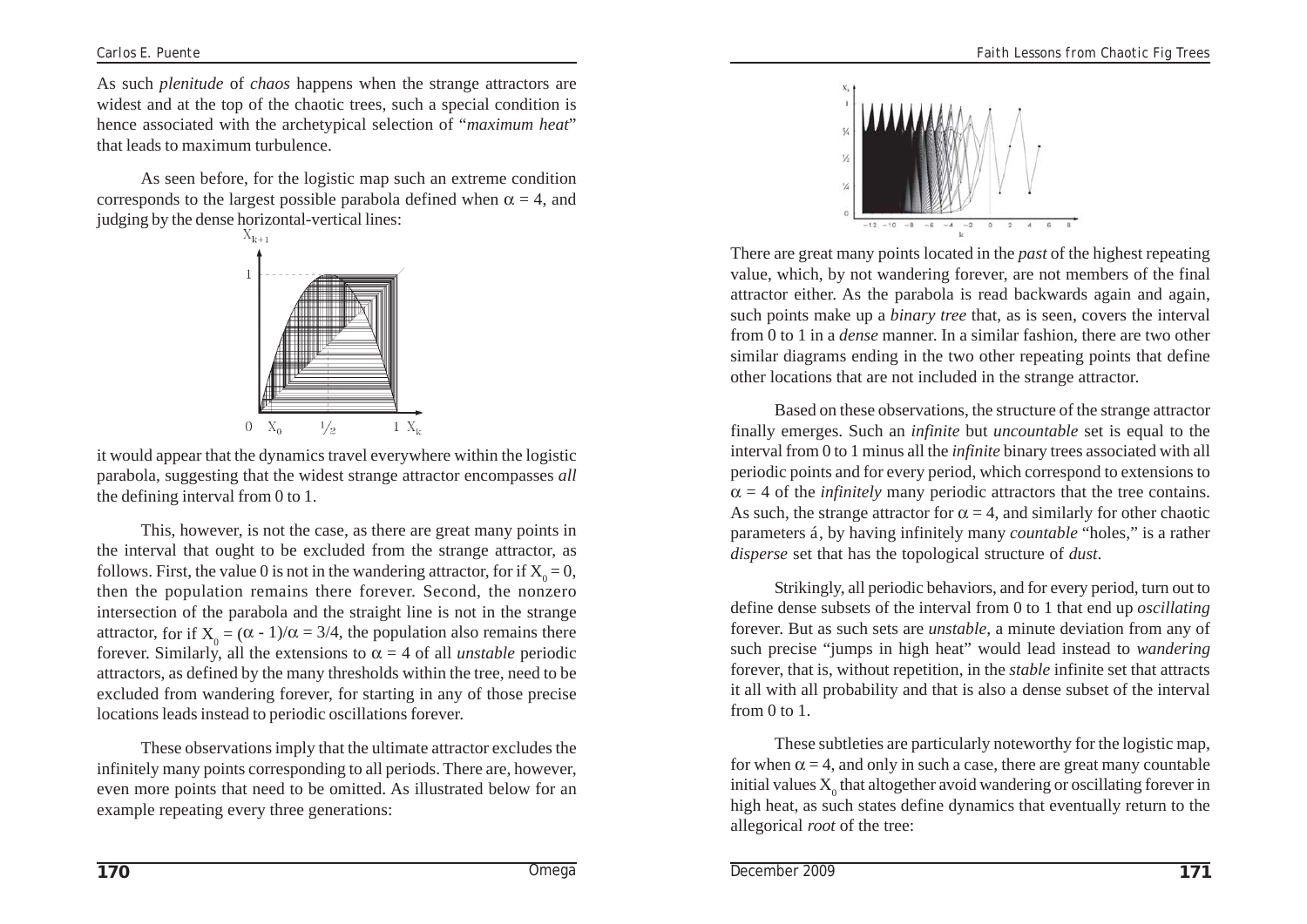

These are the *pre-images* of *zero* that find their way to the *origin* despite the most implacable *jumping* of neighboring chaotic or periodic points. As is seen, such precise locations lead to iterations of the logical map that eventually pass exactly by the *middle*, that is,  $X_0 = 1/2$  in the tip of the parabola, and then arrive at *one* to finally *rest* at *zero*.

Chaos is, no doubt, a rather jumping process. This is illustrated by studying what happens when starting quite close to the middle but not quite, at say  $X_0 = 1/2 + \varepsilon$ :



As is seen for  $\varepsilon = 10^{-5}$ , the dynamics undershoot 1 slightly, resulting in a succession of almost zero but positive population values that eventually result in extreme divergence and the seemingly random dynamics of chaos.

Here it is, once again, the *butterfly effect*, a reflection of the unforgiving nature of *non linear chaotic* systems that prevent us from knowing their dynamics in the long run. This is one of the most important new notions of the theory, for when chaos rules, the unavoidable

propagation of errors, due to the finite precision in our calculations, prevents us from predicting the dynamics, even if we know that it happens somewhere within the strange attractor.

#### **Chaos or no Chaos? A Sensible Question for Humans?**

As one ponders the rather precise results herein regarding natural chaos, their striking simplicity and universality hint that it is sensible to employ the bifurcation notions and the symbolic logistic map to model how we, as humans, often end up in "*chaos*" and to study how such distress may be avoided in our lives. After all, depending on our "internal heat," we all experience distinct states that are accurately reflected by different locations within the Feigenbaum tree, as follows: either a *gentle* state properly maintained by the proverb of us not "crossing the line;" a *proud* state that captures our fixed but not fully abandoned actions; a *confused* state that reflects the doubts of our multiple oscillations; or, surely worse, a state of great *disarray*, often accompanied by the *violence* of *thorns*, where, by the excessive energies, we end up "*biting the dust*:"<sup>13</sup>



As, with due imagination, the logistic map may be used to represent, in the product of X and its complement (1- X), the ever present stresses we all face and as the unforgiving nature of non-linearities only creeps in when we choose to *magnify* such effects, that is, when we select a value of  $\alpha$  greater than 1, the Feigenbaum tree can also be used to emphasize the central role that *free will* has either in aiding us to create the "chaos" we experience or in helping us pursue a pathway to "wholeness," by *diminishing* the inherent tensions while selecting a parameter á less than or equal to 1. These arguments turn out to be consistent with *common sense* as the chaotic tree reflects our own *organizational* or *logistic chart* and as α properly captures our inherent dynamics of *order* or *disorder* as reflected in our "*mild*" or "*steep*"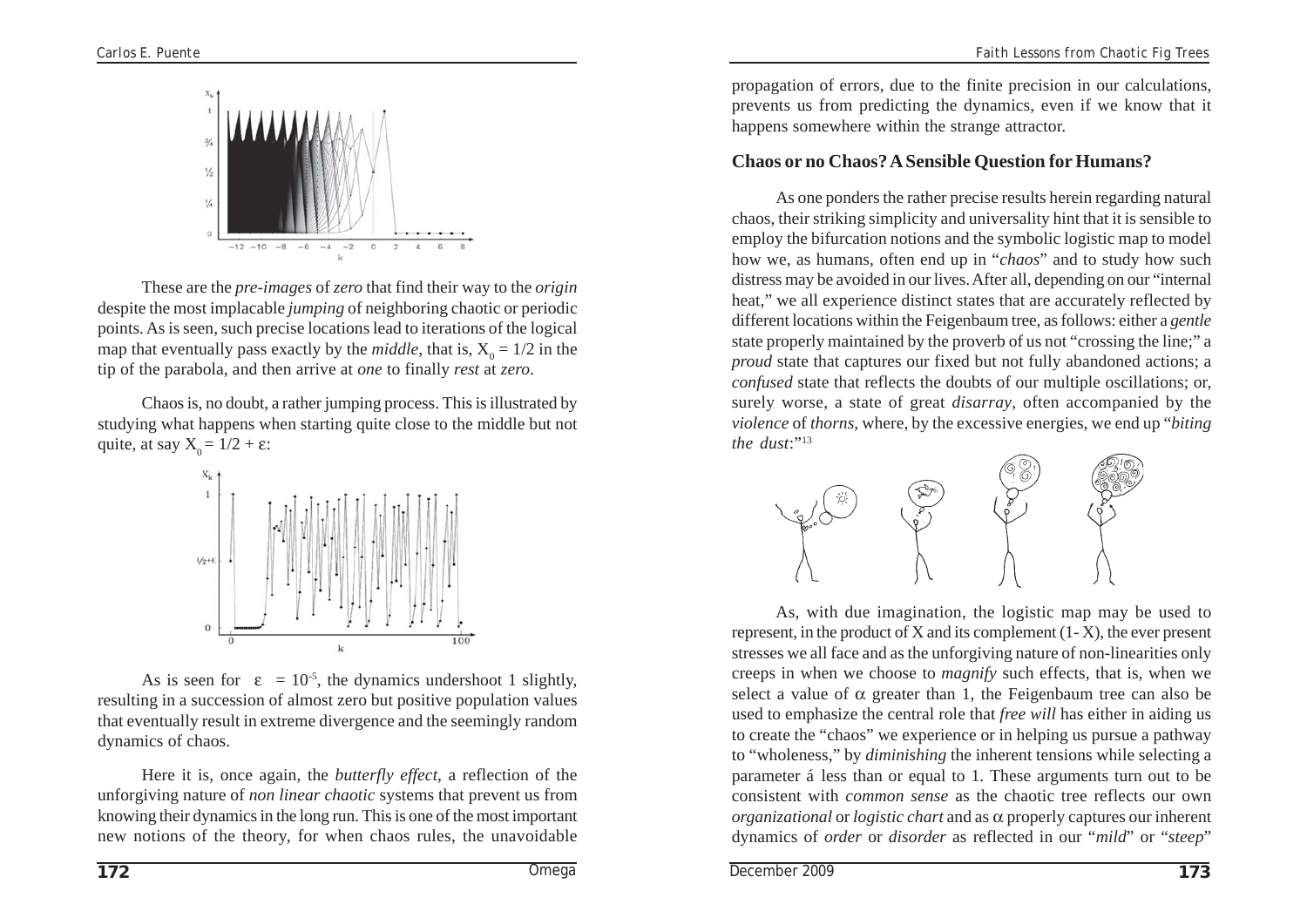slopes at the *origin*, in our essential choices of the *simple* or the *complex*, and in our subsequent attracting states of *serenity* and *peace* or ultimately *chaos* and *turbulence*. 14

These reflections suggest that the posed question "chaos or no chaos?" is certainly a relevant one, for they hint that there is only one way by which we all could achieve true peace, and that is to converge to the *origin*, hence remaining in the straight *roots* of chaotic trees. Certainly, climbing the Feigenbaum tree, and other trees, takes us away from the essence of the root and into states that reflect *brokenness* and *unrest*, as it happens prominently in the chaotic states at high heat in which wandering forever, and always missing *the point* of return, represents a truly *hellish* condition.

As the best solution clearly points us to *virtue*, *humility* and *abandonment*, that is, below the first *threshold*  $Y = X$ , we realize that chaos theory provides overarching ideas that lay an unexpected bridge from science into other realms, as previously reported from multiplicative cascades and turbulence.7

The remainder of the article shall try to show that the common sense lessons drawn herein from the modern theory of chaos corroborate indeed relevant faith lessons as revealed in the ancient word of the Bible. At the end, such connections shall exhibit, via a consistent typology, an unforeseen invitation for us to fully heed the teachings of Jesus Christ based on modern science, including new consistent vistas of key passages associated with the rather symbolic *fig tree*.

# **The Root of the Feigenbaum Tree**

As hinted from the previous section, the root of the tree symbolizes those faithful ones who, by renouncing "their rabbits," find a superior state of harmony associated with obedience to God:



That this is the case may be seen in several passages from Scripture, as follows.

As evidenced in Jesus' words "whoever wishes to come after me *must deny himself*, take up his cross, and follow me" (Mk 8:34), <sup>15</sup> the key abandonment to His *radical* kind of *love*, one that excludes *no one* (Mt 5:44), may be associated symbolically with the essence of number *zero*, and consequently with our convergence to the straight *root* of the Feigenbaum tree. Clearly, this *"emptying of self"* may be seen in Jesus' invitation for our *perfection* (Mt 5:48) and in his pleas for our *repentance* (Mt 4:17), that lead us, as the apostle Paul explains, to an associated condition devoid of any *sin* (Rom 6:11-12), consistent with the root.

Jesus' calls to our "extinction" certainly abound, and such include some rather graphical ones inviting us to be at the root, such as "whoever wishes to save his life will lose it, but whoever *loses his life* for my sake will save it" (Mk 8:35); "Amen, amen, I say to you, unless a grain of wheat falls to the ground and *dies*, it remains just a grain of wheat, but if it *dies*, it produces much fruit" (Jn 12:24); "whoever loves father and mother more than me is not worthy of me, and whoever loves son or daughter more than me is not worthy of me" (Mt 10:37); "whoever is ashamed of me and of my words, the Son of Man will be ashamed of when he comes in his glory and in the glory of the Father and of the holy angels" (Lk 9:26) and "everyone of you who does not *renounce* all his *possessions* cannot be my disciple" (Lk 14:33), that help us appreciate the relevance of sharing "our rabbits."

Ever present in Jesus' message are His demands for our *conversion*. Hence, such calls may be understood as transitions towards the root of the tree associated with lowering our heat parameter á below or at *one*, yielding a symbolic "*decrease*" of us so that Jesus' love may increase in us, as expressed by John the Baptist (Jn 3:30), and an ultimate state of communion with Him in which we keep God's commands, as consistently expressed throughout Scripture (e.g., Ps 119:59).

"Coming down" the chaotic tree is certainly an accurate image for our repentance, as quite literally happened to *Zacchaeus* the little tax collector, who, after listening to the voice of Jesus, quickly came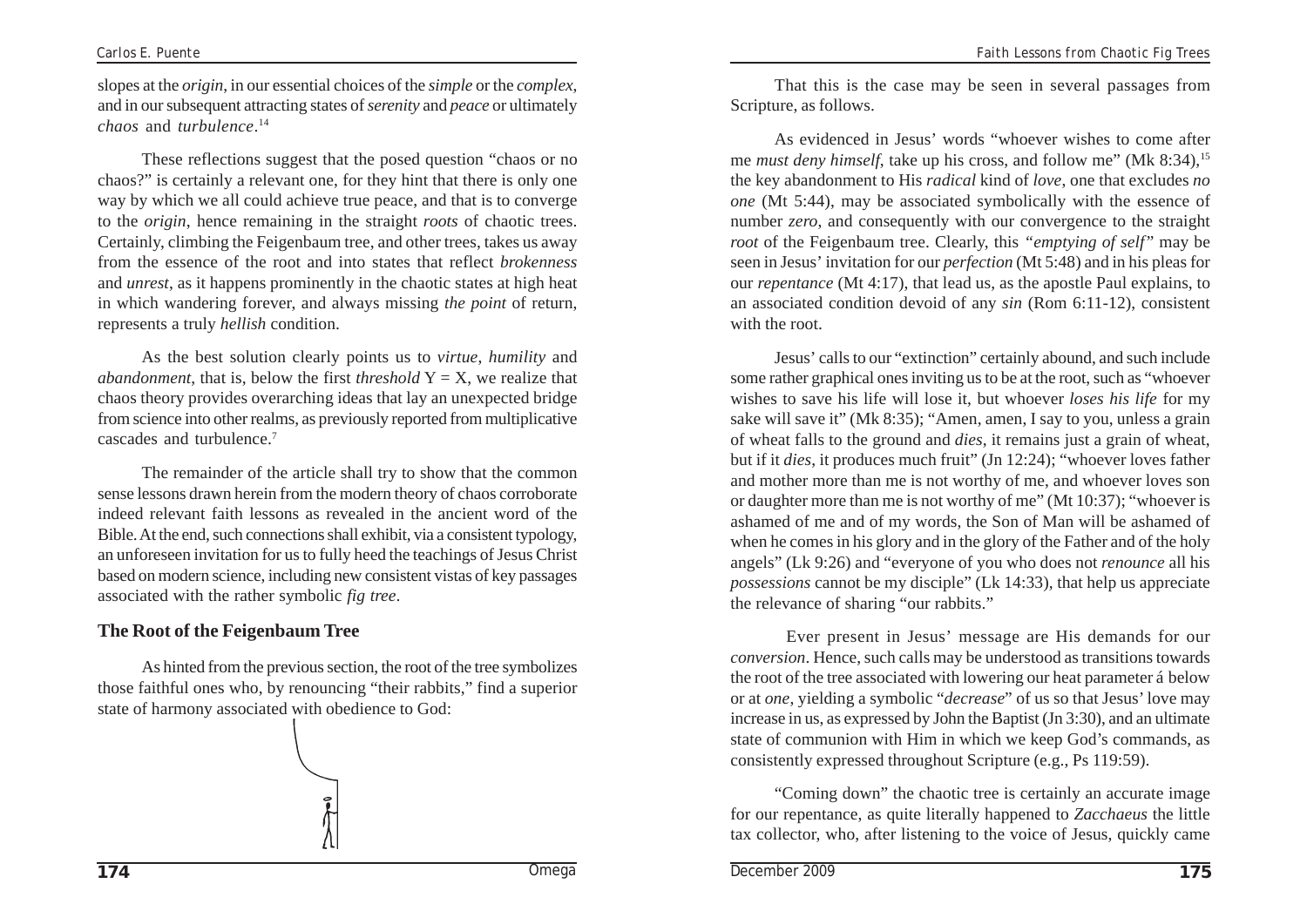down from a sycamore tree (curiously of the same family of the fig tree), and away from his own *pride*, to be fully reconciled with God, him and all his family (Lk 19:1-10):



The Bible certainly includes several exhortations for us to move away from sin and into a condition of *straightness* associated with the very shape of the root of the Feigenbaum tree and with the inherent *halo* of righteousness of the children of God (Mt 18:3-4). Such include, for instance, citations such as "in all your ways be mindful of the Lord, and He will make *straight* your paths" (Prv 3:6), "on the way of wisdom I direct you, I lead you on *straightforward* paths" (Prv 4:11), "let him who is wise understand these things, let him who is prudent know them, *straight* are the paths of the Lord, in them the *just* walk, but sinners stumble in them" (Hos 14:10), and, prominently from the prophets Isaiah and John the Baptist, "I am 'the voice of one crying out in the desert,' make *straight* the way of the Lord" (Jn 1:23, Is 40:3).

All these pleas to surrendering are consistently complemented by a host of Jesus' sayings that invite us to *trust* in Him, such as "do not worry about your life, what you eat or drink, or about your body, what you will wear" (Mt 6:25), "do not worry about tomorrow, tomorrow will take care of itself " (Mt 6:34), "whoever wishes to be great among you shall be your servant, whoever wishes to be first among you shall be your slave" (Mt 20:26-27), that point us to *humility*, to *zero*, and hence to the attracting *Origin* of all goodness.

#### **The Shoot of the Feigenbaum Tree**

The upper portions of the Feigenbaum tree, and also of the other chaotic trees, may be used to symbolize us when our excessive heats, and associated amplifying choices, take us away from obeying God's commands and into states that reflect our lack of peace.

Certainly, the uneasy jumping forever on strange and periodic attractors reflects the anxious and foolish frustration we often experience in our lives, and so many times not by chance, when we, by choosing to live above the "threshold" (or more precisely sometimes above many thresholds), end up living in states of disarray, traveling in proverbial turbulence without finding our "root." Although it may appear otherwise, climbing into the main branch is not any better either, for such an impetus surely takes away our peace.

Jesus' famous *parable of the sower* (Mk 4:1-20) may be used allegorically to illustrate what happens in the shoot of the Feigenbaum tree and also in the root, as follows. Following the four key categories coming down the tree, we may see: (a) our *chaotic* behavior in the seed that fell *in the path* and was eaten by the birds associated with Satan, for the Devil and his followers always miss *the point* while being imprisoned forever in *dust*, (Mi 7:17, Is 29:5) a condition consistent with what happens in strange attractors; (b) our *periodic* behavior in the seed that fell on *rocky ground* and whose plant withered for lack of roots representing lack of constancy under tribulation or persecution, for the inherent doubts in the oscillations clearly take us away from the proper trust (Jas 1:6); (c) our *fixed point* behavior in the seed that fell among *thorns* and giving a fruitless plant denoting us when dominated by anxiety and the lure of riches, for the main branch, by crossing the threshold, represents a stubborn state that in its quest to go higher and higher indeed encounters thorns and dust that ultimately disintegrate such a branch that becomes *unstable* as it passes  $X = 2/3 = 0.666...$ when  $\alpha = 3$ , and (d) our *peaceful* behavior in the seed that fell on *rich soil* and gave a plant that produced ample fruit, for, as we argued earlier, the root is consistent with us hearing and accepting the good news:



The Feigenbaum tree reflects, no doubt, in its distinct destinations, the consequences of our actions. That, at the end, there are only two major categories that matter, either *below* or *above* the tree, may also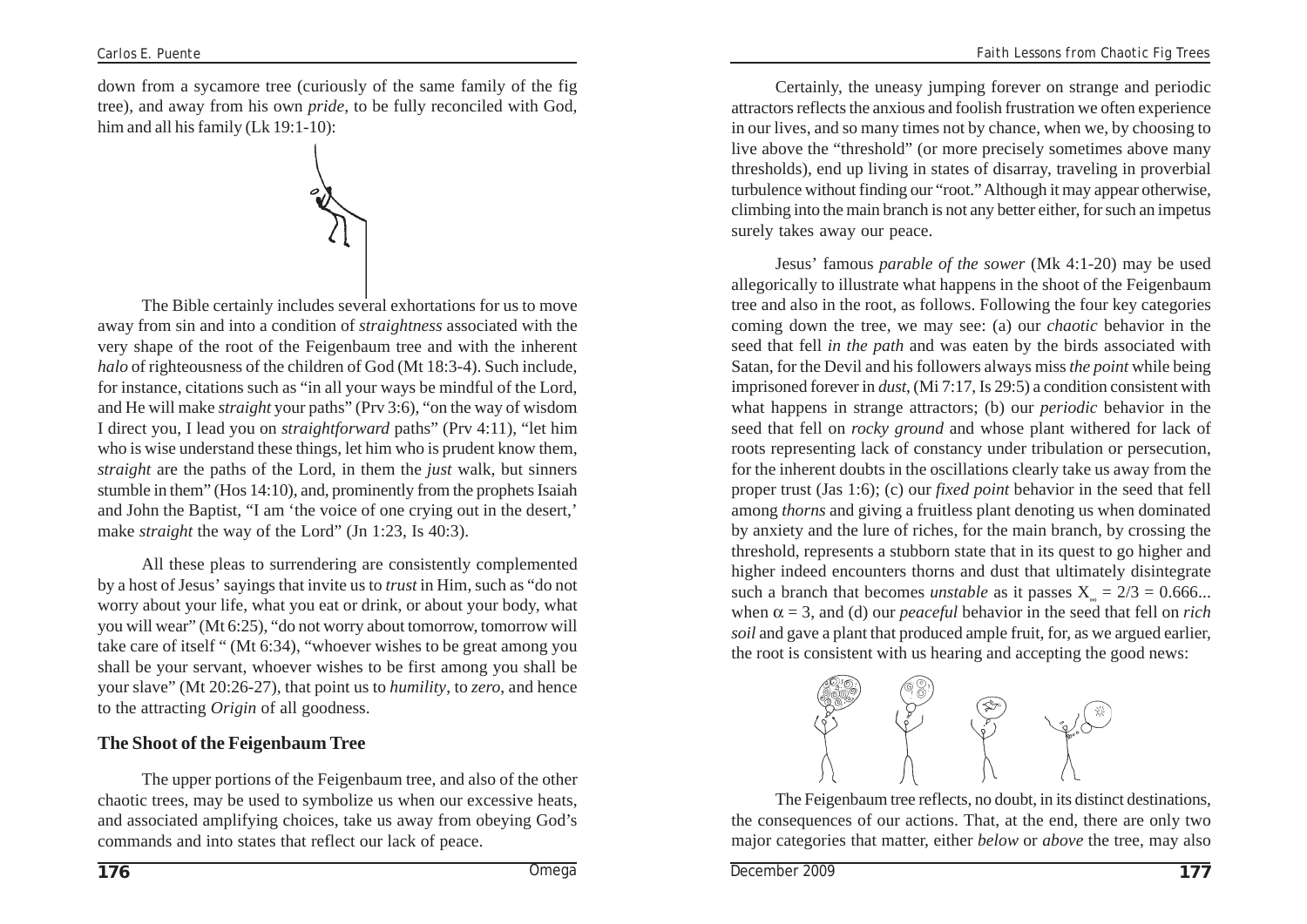be seen vividly in God's decree when He said to the people of Israel and to all of us, "I set before you here, this day, a *blessing* and a *curse*: a blessing for *obeying* the commandments of the Lord, your God, which I enjoin on you today, a curse if you *do not obey* the commandments of the Lord, your God, but turn aside from the way I ordain for you today, to follow other gods, whom you have not known" (Dt 11:26-28, Ps 37:22). As a consequence, while our peaceful and fruitful behavior associated with the root of the Feigenbaum tree leads us to receive *blessings* and *life*, our sinful and fruitless conducts related to the shoot of the chaotic trees gives rise to *curses* and *death* (Dt 30:15-20).

As chaos happens in the emptiness of *dust* and always missing the best destination, such a *silly* and false state (Ps 4:3) may be used to symbolize, first in a semantic way, the "strange" dynamics to which we are "attracted" to when we choose to cross the line and try to establish our own ways without God (Rom 10:3). Such a *restless* jumping, leading to spiritual *death* if not corrected (Sir 15:17), also provides further imagery regarding the consequences of sin in God's appointed curse and punishment to sinners. For instance, strange attractors may be used to visualize how God "*disperses* the arrogant of mind and heart" (Lk 1:51) and how such ultimate sets are graphically consistent with the *nets* that trap us due to our own *pride* (Ps 31:5).

Incomplete strange attractors, made of infinitely many points always in motion, are by no means nice places to reside, especially when the underlying dynamics happen at the highest heat that reminds us of the horrific turbulence of *hell*. Certainly, the very existence of such an infernal place reflects unabated *chaos* and such is the ultimate place of punishment for the Devil. For as God Himself decreed "the serpent's food shall be *dust*" (Gn 3:14, Is 65:25) and such a dreadful state is reiterated in a future vision that affirms "the Devil who had led them astray was thrown into the pool of *fire* and sulfur, where the beast and the false prophet were; there they will be tormented day and night forever and ever" (Rv 20:10).

As expressed in Scripture, these categorical pronouncements regarding the symbol of dust and its related hell also apply to those following the Devil, that is, the *wicked*. This is seen, for instance, in the words of the prophet Micah when he assures us that the wicked "shall

lick the *dust* like the serpent" (Mi 7:17), in the strong statement by the Psalmist when he adds "all sinners will be destroyed, and the future of the wicked will be cut off" (Ps 37:38), and in God's response to Job when He asked "can you bring down the haughty with a glance, bury them in the *dust* together, in the hidden world imprison them?" (Jb 40:12- 13). In regards to this last passage, the subtle sensitivity to initial conditions ever present on strange attractors indeed helps us visualize how God could achieve the feat of imprisoning sinners, for God may enter a multitude of them at different times and trap them inside the same dusty set, and there, all of them would be jumping forever, and without ever knowing that there are others doing just the same, as the dynamics on such grim strange attractors do not repeat.

As is seen, despite visiting infinitely many places, traveling inside strange attractors is not fun at all. This happens because the butterfly effect does not provide us with good options, as it always leaves us irremediably trapped in an *empty* strange attractor in which there is only a deadly and eternal stress that always misses *the point* at the *origin*. 7

#### **The Identity of the Key Threshold**

As already explained, the consistent calls to *humility* included in Scripture relate *goodness* to the *root* of the Feigenbaum tree. Consequently, exhortations such as "everyone who exalts himself will be humbled, but the one who humbles himself will be exalted" (Lk 14:11) and "whoever wishes to be great among you shall be your servant, whoever wishes to be first among you shall be your slave" (Mt 20:26- 27) point us to choose  $\alpha \leq 1$ , so that our underlying dynamics happen below the key *threshold*  $Y = X$ :

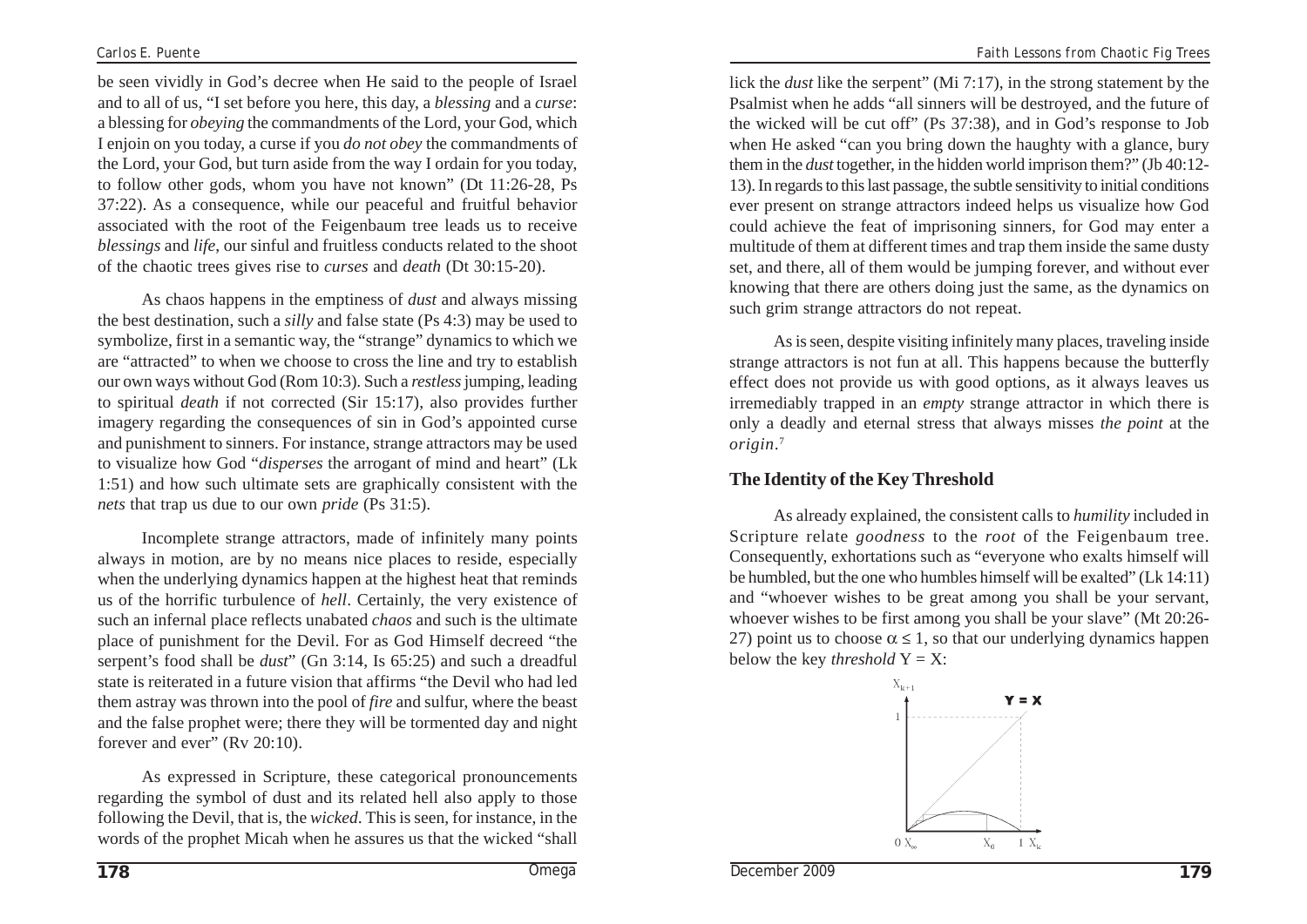As our little and *obedient* parabola has a mild slope at the origin, the *one-to-one* line quite graphically shelters us from the "wind" of evil (Is 32:2) in the chain of bifurcations and beyond above the tree, and the threshold becomes a literal "refuge and fortress" (Ps 91:2) that allows us to converge to the *origin*. As the formula of *the line* portrays, also quite geometrically, the defining equality between the crucified silhouette, *Y*, and the cross, *X*, we may see that the threshold symbolizes *Jesus Christ* Himself, who, consistently said "I am the way the truth and the life, no one comes to the *Father* except through me" (Jn 14:6), that may be clearly appreciated if  $X_{\alpha} = 0$  represents God the Father, the *Origin*, with capital O, of course.<sup>7</sup>

That  $Y = X$  is the proper separatrix, the anointed one (Is 45:1), the Messiah (Jn 1:41) and the *only* divine son of God (Jn 1:18), is seen in the fact that "the Father has given all judgment to His Son" (Jn 5:22), and also in a variety of assertions by Jesus himself that include: "I am the *gate* for the *sheep*" (Jn 10:7), "I am the *good shepherd*" (Jn 10,11), "do you think that I have come to establish peace on the earth? No, I tell you, but rather division" (Lk 12:51), and notably "enter through the *narrow gate*, for the gate is wide and the road broad that leads to destruction, and those who enter through it are many" (Mt 7:13-14) that hints at the chaos above. As the origin is not reachable, with all probability, from the shoot of any chaotic tree, all these citations clearly point us, consistently and geometrically, to a little parabola and under the protection of the threshold.

These notions, unexpectedly linking geometry and Scripture, are however compatible with other passages that explain how Jesus, the one who spoke in *parabolas*, 16 shall change the prevailing and apparent order of matters. For, as He said, "many who are first will be last, and the last will be first" (Mt 19:30) as the humble *sheep* below shall be separated from the arrogant *goats* above during the judgment of nations (Mt 25:31-46).

As implied by these observations, the very *logistic of salvation* and hence the very reason for rejoicing while understanding the good news (Prv 2:1-2, 5-11, Mt 13:23) is intimately related to us being *below* the *one-to-one* line. For, Jesus' words "Amen, amen, I say to you, whoever hears my word and believes in the one who sent me has eternal

life and will not come to condemnation, but has passed from death to life" (Jn 5:24), can only be fulfilled at the *Origin*, and because His defining motto "God so loved the world that he gave his only Son, so that everyone who believes in him might not perish but have eternal life" (Jn 3:16, Jn 8:24, Jn 11:25-26), further explains the protecting geometry of the "shelter of the Most High" and "shadow of the Almighty" (Ps 91:1), who shed His precious *blood* for us (Lk 22:20) while stretching His arms to end up fulfilling the simplest, and yet hardest, of equations  $Y = X (Jn 19:18)$ .

# **A Cursed Fig Tree**

Few days before his crucifixion, Jesus performed an unusual miracle and surprisingly cursed a living fig tree, a living *feigenbaum*. According to St. Matthew, "when He was going back to the city in the morning, He was *hungry*; seeing a fig tree by the road, He went over to it, but found nothing on it except leaves; and he said to it, '*may no fruit ever come from you again*,' and immediately the *fig* tree *withered*; when the disciples saw this, they were amazed and said, 'how was it that the fig tree withered immediately?' Jesus said to them in reply, 'Amen, I say to you, if you have *faith* and do not waver, *not only will you do what has been done to the fig tree*, but even if you say to this mountain, 'be lifted up and thrown into the sea,' it will be done, whatever you ask for in prayer with *faith*, you will receive" (Mt 21:18-22).

In the less spectacular account according to St. Mark, the event is recorded in two stages that sandwich Jesus' overturning of the tables on the temple area in Jerusalem (Mk 11:15-19). Such a version says, "the next day as they were leaving Bethany He was *hungry*; seeing from a distance a fig tree in leaf, He went over to see if He could find anything on it; when He reached it He found nothing but leaves; *it was not the time for figs*; and he said to it in reply, '*may no one ever eat of your fruit again*!,' and his disciples heard it" (Mk 11:12-14). And, "when evening came, they went out of the city; early in the morning, as they were walking along, they saw the fig tree *withered to its roots*, Peter remembered and said to him, 'Rabbi, look! The fig tree that you cursed has withered,' Jesus said to them in reply, 'have *faith* in God, Amen, I say to you, whoever says to this mountain, 'Be lifted up and thrown into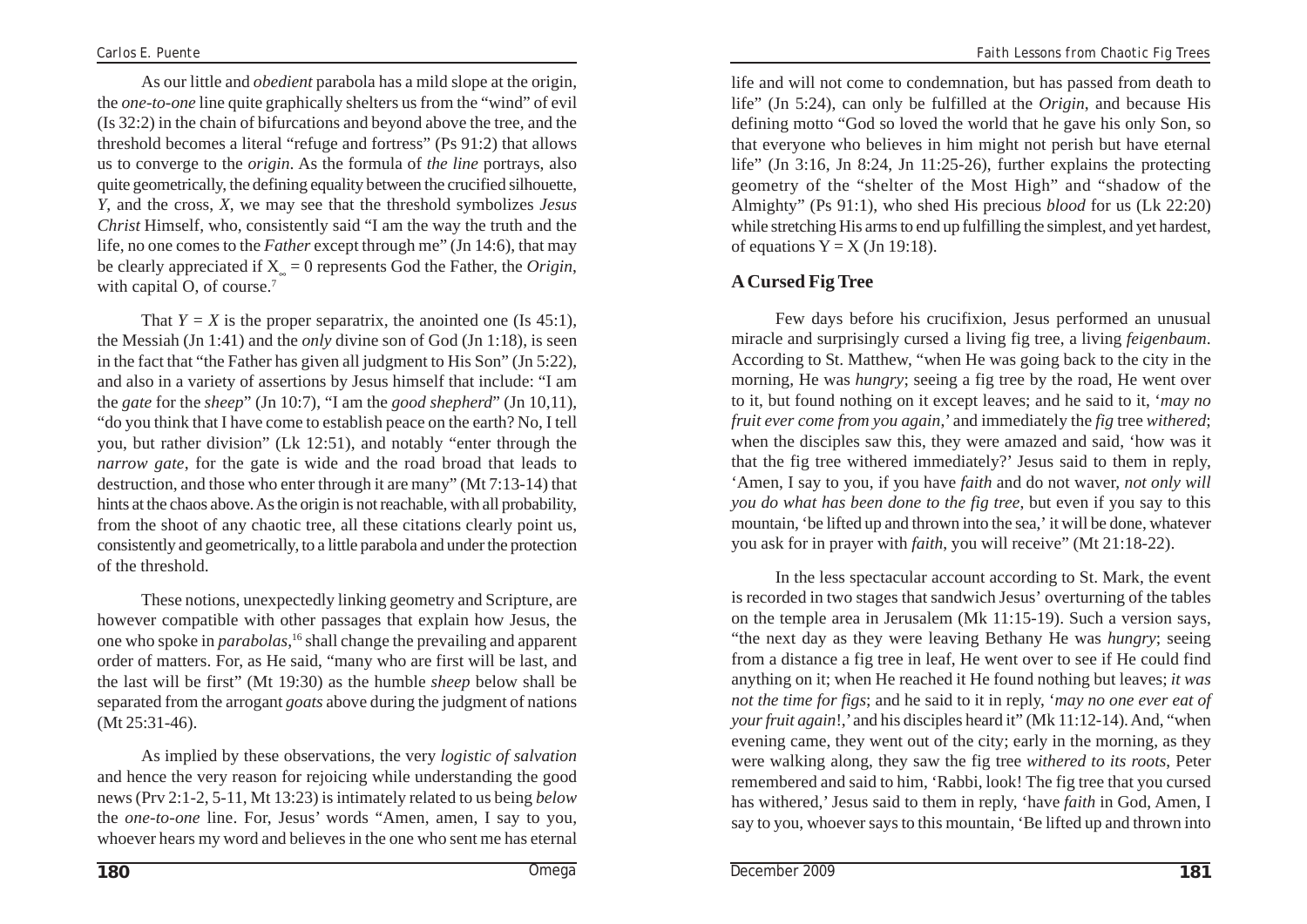the sea,' and does not doubt in his heart but believes that what he says will happen, it shall be done for him; therefore I tell you, all that you ask for in prayer, believe that you will receive it and it shall be yours" (Mk 11:20-24).

Although the two accounts share the main cursing of the *fig tree* followed by exhortations to *faith*, they differ in two significant ways, as follows. First, the version in St. Mark does not include the assertion that the disciples could also curse and subsequently wither the fig tree. Second, the story in St. Matthew does not include the perplexing and simple explanation that the fig tree had no fruit because it was not the time for figs, as the tree was not in season.

Did Jesus metaphorically curse the unbelief of the people of Israel at His time? Certainly, such an interpretation is consistent with His overturning of the tables and the rejection He experienced during the crucifixion.17,18 But in the spirit of the symbols of modern science herein and with due humility given the passage of twenty centuries, we may argue a more *encompassing* curse of all our prideful roads to chaos, already and consistently cursed (Dt 30:15-20), that take us away from the root of God and into sin, pathways that if unchecked lead us indeed into chaos and death (Rom 8:13). For, after all, the modern Feigenbaum tree, like the ancient and metaphoric one, has an accursed *shoot* that does not produce any visible fruit in any season and hence it is rightfully withered to its *root*, but the *root remains*.

Scripture is certainly consistent on matters of disobedience, for those who turn their hearts away from the Lord are, once again, *cursed* (Jer 17:5) and they justly receive the same *rebuking* Jesus gave to the *wind*, leading to the same astonishment on the disciples after a great miracle (Mk 4:39-41), as it happened also with the withered fig tree. For the *Devil* is the *ruler of the power of the air* (Eph 2:2), the master of turbulence and division,**<sup>7</sup>** the one who pulls us up the chaotic fig tree to start a chain of bifurcations precisely by  $2/3 = 0.666$ ..., and in such terms, even if unexpected coming from modern science, we may understand why we, as Jesus' disciples, may also utter such a curse ourselves against the shoot of the symbolic tree, as a manifestation of the powers that Jesus gives us to wage battle against evil (Mk 16:17- 18).

As expressed before via the parable of the sower, God's desire for us to bear good fruit (Jn 15:8) is satisfied symbolically in the *root* of the Feigenbaum tree (Jn 15:8) and not above. That this is the case may also be seen directly from Jesus' own words when He said that "people do not pick *figs* from *thornbushes*" (Lk 6:44), as the structure of the shoot of Feigenbaum tree contains plenty of them by the end of its infinitely many "white bands." As John the Baptist's proclaims "even now the *axe lies at the root of the trees*, therefore every tree that does not bear good fruit will be *cut down* and thrown into the *fire*" (Mt 3:10), these reflections enhance God's invitation for all of us to *always* "produce good fruit as evidence of our repentance" (Mt 3:8), a godly sorrow at all seasons, a "*sweet fig of joy*" (Song 2:13) that, as we have seen, may only be attained via Jesus in the ever precious *root*.

# **A Modern Prophetic Fig Tree?**

The fine symbolic structure of the Feigenbaum tree explained herein and the Biblical symbolism of the fig tree may be used, with due humility, to study the history of God's people and the delicate topic pertaining to the end of the age and the return of Jesus Christ.

The story starts, of course, with Adam and Eve, and their *fall* from obedience and nakedness (Gn 2:25) into sin and "coverage" with, precisely, *fig leaves* (Gn 3:7). As the serpent, forever eating dust (Gn 3:14), lied to the woman, a figurative "cascade of bifurcations" quickly happened, and this led to death, for God decreed "for you are dirt, and to dirt you shall return" (Gn 3:19) as He banished man from the Garden of Eden (Gn 3:23). The story reached a crescendo when God established a *covenant* with His people, the descendants of Abraham, Isaac and Jacob (Israel), through the circumcision of every male, and later via the following of *God'slaw* as given, in particular, to Moses. Scripture relates the struggles of the Israelites in keeping the law, and tells us of their times of peace and their times of distress.

Throughout the story, the *fig tree* and the *vine* appear as consistent symbols describing what would happen to the people of Israel. For instance, under the ruling of King Solomon, "Judah and Israel lived in security, every man under his *vine* or under his *fig tree*" (1 Kgs 5:5); but, in punishment, God "will lay waste their *vines* and *fig trees*" (Hos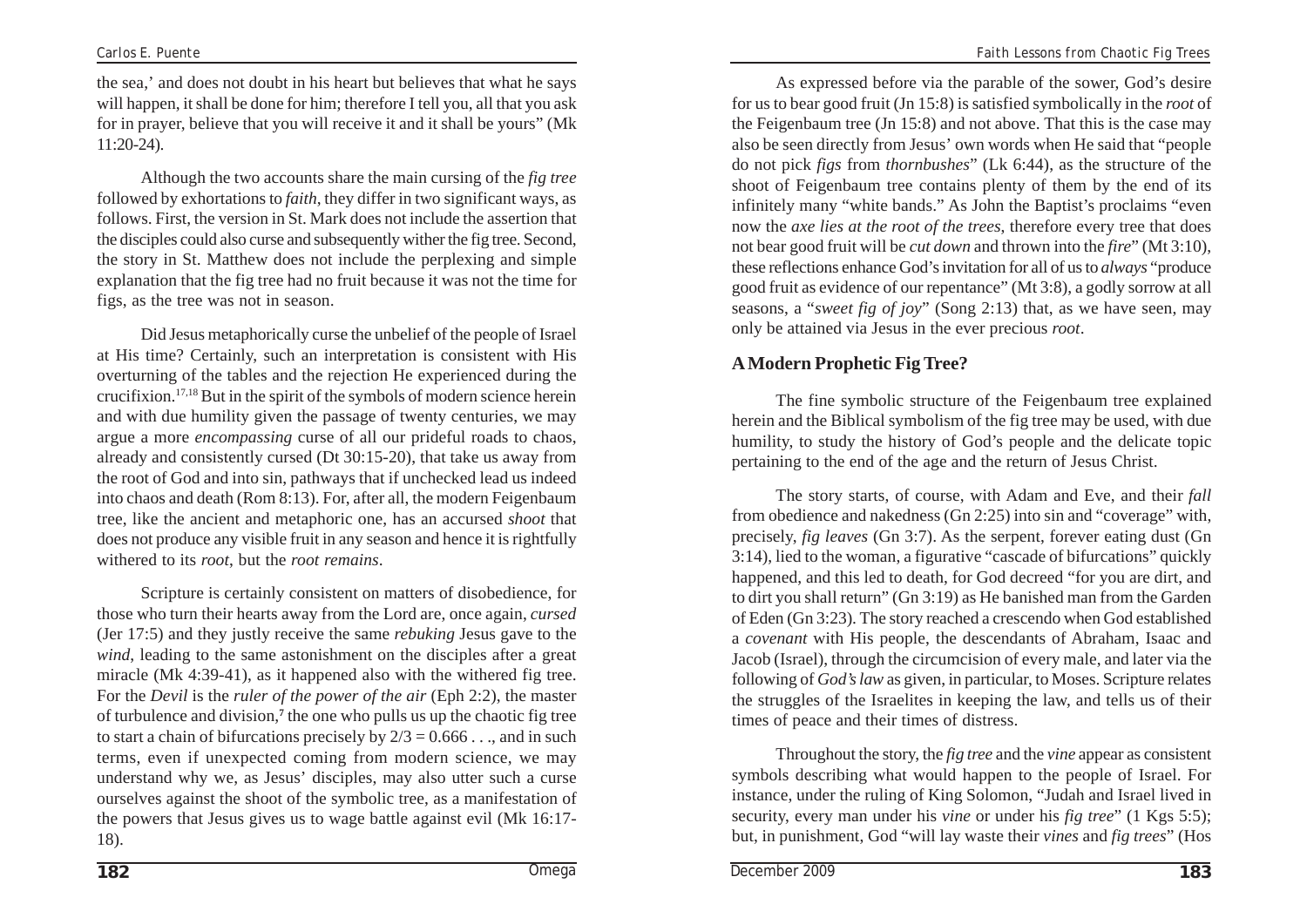2:14, Jl 1:7,12). The fig tree also represents *perseverance* and *hope*, as a *fig* poultice administered by the prophet Isaiah healed a repentant King Hezekiah of Judah (Is 38:21).

As seen before in the distinct stages in Jesus' famous *parable of the sower* (Mk 4:1-20), the particular state of grace of an Israelite (and intrinsically of any human being) may be traced at the alternative stages of the Feigenbaum tree, for a fall in grace implies traveling a "road to chaos." Invariably, the reasons for people's distress are found in disobedience, for example, "why is the land ravaged, scorched like a wasteland untraversed? Because they have abandoned my law, but follow rather the hardness of their hearts" (Jer 9:11-13) or "my people go into exile because they *do not understand*" (Is 5:13). This rebellious behavior, happening despite awesome displays of power by God, for instance, the manna He sent them from heaven (Ps 78:27-32), points the Jewish people at that time away from the symbolic root of the Feigenbaum tree, as the Psalmist explains about them, "their hearts were *not constant* toward him", as "they were not faithful to God's covenant" (Ps 78:37).

These observations are particularly consistent with Israel's *stubbornness*, "the first fruits of God's harvest" (Jer 2:3), at the time when the story reached its plenitude with the coming of Christ. For "although he had performed so many signs in their presence they did not believe in him" (Jn 12:37), for "they stumbled over the stone that causes stumbling" (Rom 9:31-32), that is, for they chose to cross the line over  $Y = X$ . Scripture explains that this happened because "they did not acknowledge it openly in order not to be expelled from the synagogue, for they preferred human praise to the glory of God" (Jn 12:42-43). For, although, they had a zeal for God, they could not discern and hence submit to the righteousness of God in Christ (Rom 10:2-4).

These arguments regarding the "*obstinate branch*" (in singular) having a broken faith (Ez 15:1-8) become quite relevant when considering Jesus' eschatological discourse and, in particular, the very precise wording of Jesus' *parable of the fig tree*, as recorded in the synoptic Gospels. While according to St. Matthew and St. Mark, Jesus said, "learn a *lesson* from the *fig tree*; when its *branch* becomes tender and sprouts leaves, you know that summer is near; in the same way when you see

all these things, know that he is near, at the gates; Amen, I say to you, this generation will not pass away until all these things have taken place; heaven and earth will pass away but my words will not pass away" (Mt 24:32-35, Mk 13:28-31), according to St. Luke, "He taught them a *lesson*; 'consider the *fig tree* and all the *other trees*; when their buds burst open, you see for yourselves and know that summer is *now* near; in the same way, when you see these things happening, know that the kingdom of God is near; Amen, I say to you, this generation will not pass away until all these things have taken place; heaven and earth will pass away, but my words will not pass away'" (Lk 21:29-33).

As the recently discovered Feigenbaum *tree* does have a rather thin and hence rather "*tender branch*" that loses its stability as it passes precisely by  $X = 2/3 = 0.666$ ..., once again a symbolic repetition of a negative spiral forever and denoting the Devil's perennial sin and deception  $(1 \text{ Jn } 3.8, \text{Rv } 13.18),^7$  and as such a symbolic tree filled with thorns also quite literally "*sprout leaves*" of *dust* reflecting death, one wonders if Jesus' words are being surprisingly fulfilled in our times via these scientific discoveries:



For we may *see* rather clearly for ourselves this fig tree and also many *other trees* with their "buds burst open" into dust, rotten trees that capture universally our ways to disorder when we choose to disobey and go beyond our prescribed means:

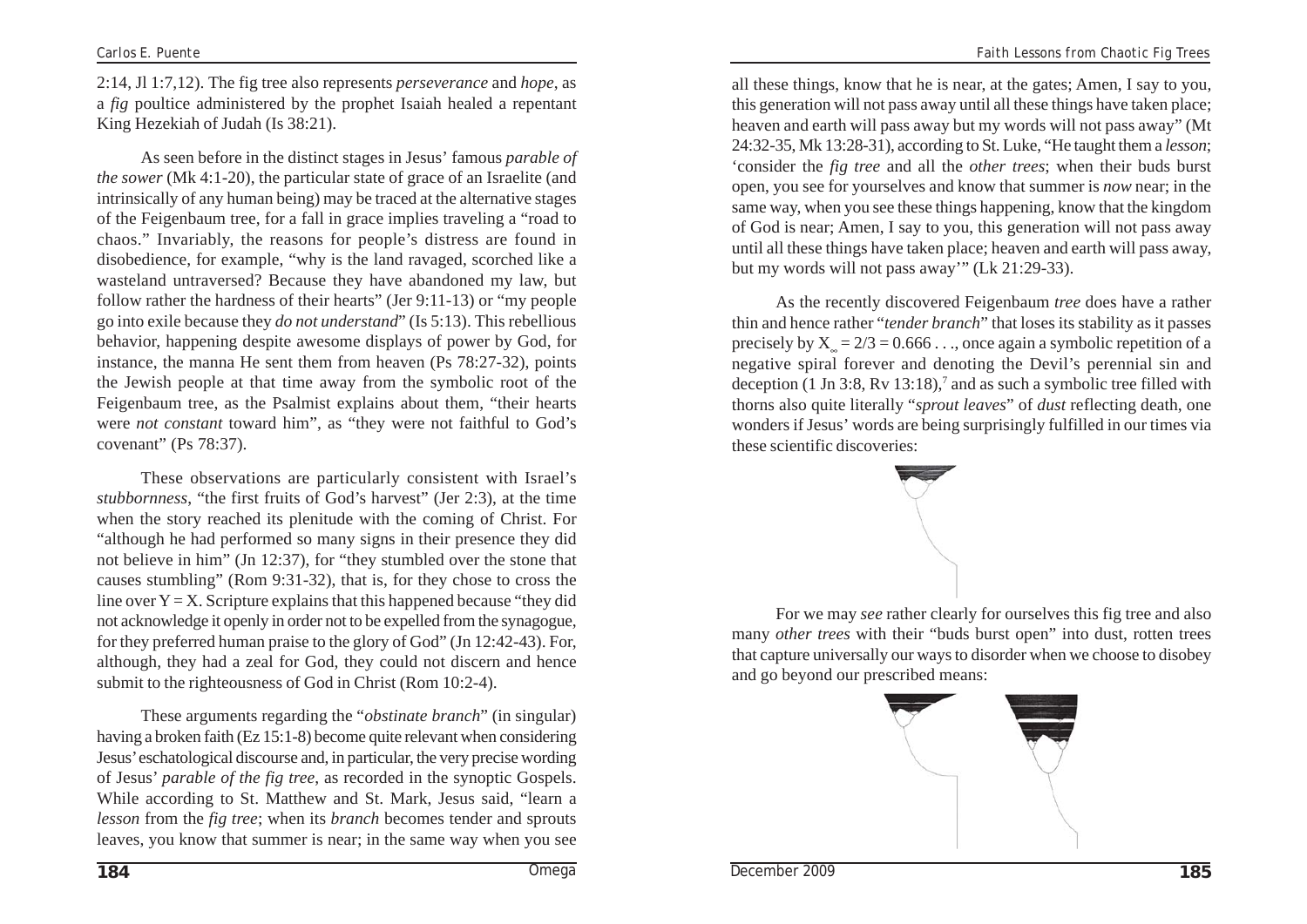Is this just a coincidence? Is this just an unwarranted association between modern science and Holy Scripture? Certainly, the overall message of this work is one of *love*, ultimate *love* associated with the *root*, and in the very same spirit we may interpret the very advent of the chaotic tree as a consistent act of *God's mercy*, an always fitting call to *repentance*, even if it originates in the unlikely confines of chaos theory.

For without lessening the fact that within the parable's context "these things" may naturally include other **chaotic** events in the *eschatological discourse*, such as persecution of believers (Lk 21:12- 19), a time of great tribulation (Mt 24:15-28), and powerful signs in the sky (Mt 24:29-30), the "geometric" connections herein yield an unexpected but relevant call to *conversion* towards the *Origin*, not only for the people of Israel, but for all of us.

Clearly, an exact date for Jesus' return may *not* be drawn, for Jesus Himself said "but of that day and hour no one knows, neither the angels of heaven, nor the Son, but the Father alone" (Mt 24:36, Acts 1:6-7). However, these reflections, in consonance with the predicted modern advent of the nation of Israel (Ez 36:1-37), provide indeed relevant reminders as they reaffirm that we ought to be *watchful* (Mk 13:32-37), for in the days of God's chastisement the stars in the sky shall fall to the earth like unripe *figs* shaken loose from the tree in a strong *wind*" (Rv 6:13).

The message drawn here is consistent and is one of *fruitfulness* in the *root*, for as Jesus said, once again referring to the symbolic tree, "there once was a person who had a *fig tree* planted in his orchard, and when he came in search of *fruit* on it but found none, he said to the gardener, 'for three years now I have come in search of *fruit* on this *fig tree* but have found none, so cut it down, why should it exhaust the soil?' he said to him in reply, 'sir, leave it for this year also, and I shall cultivate around it and fertilize it; it may bear *fruit* in the future, if not you can cut it down'" (Lk 13:6-9).

#### **The Improbable Elect and the Church**

Right before the parable of the fig tree, the Gospel according to St. Matthew records Jesus' prophetic words, "and then the sign of the Son of Man will appear in heaven, and all the tribes of the earth will mourn, and they will see the Son of Man coming down upon the clouds of heaven with power and great glory; and He will send out His angels with a trumpet blast, and they will gather His *elect* from the four winds, from one end of the heavens to the other" (Mt 24:30-31).

These "God's chosen ones, holy and beloved" (Col 3:12) may indeed be visualized, once again, in the *root* of the Feigenbaum tree:



where the ultimate union between *one* flock and *one* shepherd (Jn 10:16) yields the geometric equation of *unity* 1 = 0.999… that symbolizes *love* in the positive spirals.**<sup>7</sup>**

But, there are some elect, not yet in the *root*, that travel towards the origin in the highest heat when  $\acute{a} = 4$ , following the precise dynamics of the *pre-images of zero*:



and these correspond, in consonance with the teachings of the Catholic Church, to the holy souls in *Purgatory* that eventually arrive, aided by our prayers, to the heavenly destination with God.19

The diagram above is quite remarkable as it allows us to visualize yet more citations regarding our *salvation*. Curiously, if the diagram is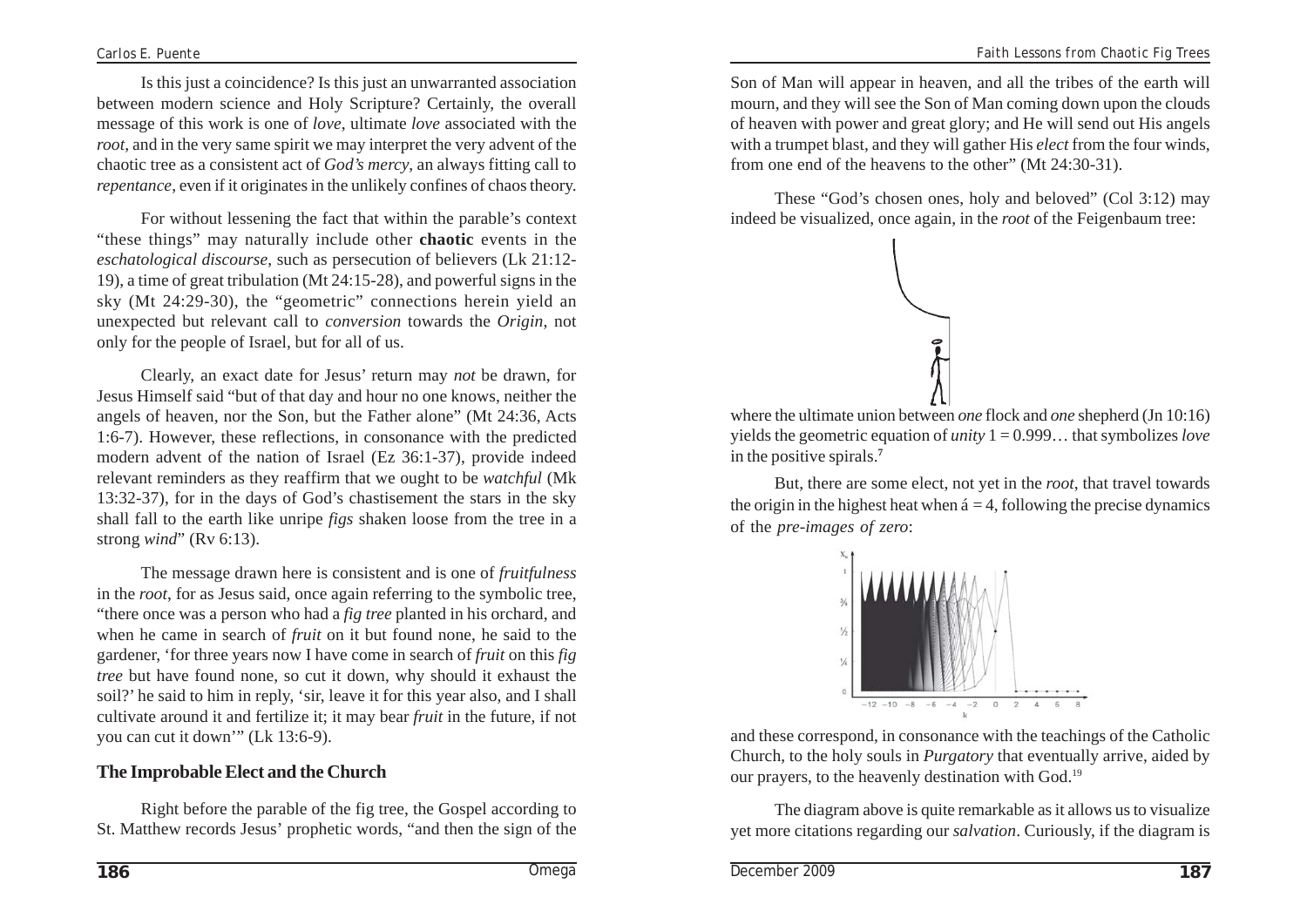rotated twice, once from left to right and once from bottom to top, it portrays, quite consistently and admirably, the symbol of the *square root*, which helps us appreciate the final destination and the true *freedom* enjoyed by the elect. For as Jesus, "the *root* and o spring of David" (Rv 22:16), explains, "whoever enters through me will be saved, and will come in and go out and find pasture" (Jn 10:9), as the elect find the *root* even if subject to the purification of heat.

As the fullness of chaos contains great many (but countable) *unstable* paths that, when precisely followed, lead to the desired state of *surrendering*, and as these roads are extraordinarily intertwined with periodic scenarios for any period and also with the most probable chaotic regime, one may vividly see why "many are invited but few are chosen" (Mt 22:14), why Jesus consistently distinguished between the faithful *wheat* and the superfluous *weeds* (Mt 13:24-30), or between the humble *sheep* and the arrogant *goats* (Mt 25:31-46), and why we must not judge (Mt 7:1-2), for all diagrams leading to distinct destinations look just the same few generations to the past.

With due imagination, in the protected diagram we may vividly imagine Hananiah, Mishael and Azariah "walking in the fire" and without consequences, when King Nebuchadnezzar of Babylon threw them into a fiery furnace (Dn 3:1-92), and also Daniel himself when he came out unhurt from the lion's den where he was sent after refusing to stop praying to God, as decreed by King Darius (Dn 6:2-24). In the same diagram we may also visualize yet another relevant citation pertaining to God's faithful protection for his elect, for as the Psalmist says, "though a thousand fall at your side, ten thousand at your right hand, near you it shall not come" (Ps 91:7).

The unequivocal dynamics towards *zero* certainly allows us to cherish more fully the mystery of our *salvation*, for in the ensuing diagram we may indeed appreciate "how constricted is the road that leads to life" (Mt 7:14), "how hard is to enter the kingdom of God!" (Mk 10:24) and how *narrow* is the *gate* at  $\alpha = 4$ , for in such a case it is just a *single point*  $X_0 = 1/2$ , that turns out; however, to satisfy Jesus' famous saying that it is easier for a camel to pass through the eye of a needle (something probable if a needle is big enough) than for a rich one to enter the kingdom of God (Mk 10:25). It is much easier *indeed* to wander forever in high heat than to enter exactly through *the middle point*, which, borrowing from Pierre Teilhard de Chardin, is a veritable Ù point, a key point of *conscious* love and mercy, "the Lord's own gate, where the victors enter" (Ps 118:20).

These precise reflections further emphasize God's incredible gift to us through Jesus Christ, and lead us to the *humility* and ample *joy* that are found in the *root*. For as Scripture teaches, once all is consummated, "there is neither Jew nor Greek, there is neither slave nor free person, there is no male and female, for you are all *one* in Christ Jesus" (Gal 3:28) and hence the only remaining set shall be the upright *root* of the Feigenbaum tree, the holy and united *Church*, the bride of Jesus (Rv 19:7).

That Israel shall heed to God in due time (Rom 11:25-29) is also beautifully seen in connection with the *fig tree*. This stems from the mysterious and joyful encounter of Jesus with the disciple to be Nathanael, whom Jesus describes as a *true Israelite*, after seeing him *under the fig tree* (Jn 1:47-51). The implication, based on the symbolic notions herein, is that the *root* of the Feigenbaum tree is precisely where true Israelites belong, even if they doubt, as it happened to the disciple before he emotionally acknowledged the truth (Jn 1:49). After all, there are a host of pathways that end up in the origin and the ones that reach the mid-point from above and from below may be used to denote the ultimate salvation of the chosen Jews and Gentiles.

Inside the root there is certainly plenty, for when saintly "zeroes" agree, the miraculous power of infinity rules (Mt 18:19-20), and such could be seen, once again with the aid of geometry, via the lovely equation  $0 + 0 = \infty$  that reflects that nothing is impossible to God.

#### **Summary and a Poetic Tribute to the Threshold**

It has been shown how in the confines of science majestically stands a tree that includes all numerals in a dance that allows us to see how chaos emerges. Such a fig tree contains foliage of disorder trapped in symbolic dust and chaos is expressed in jumps astir forever due to a rather subtle thrust that pushes us above the key threshold. Once the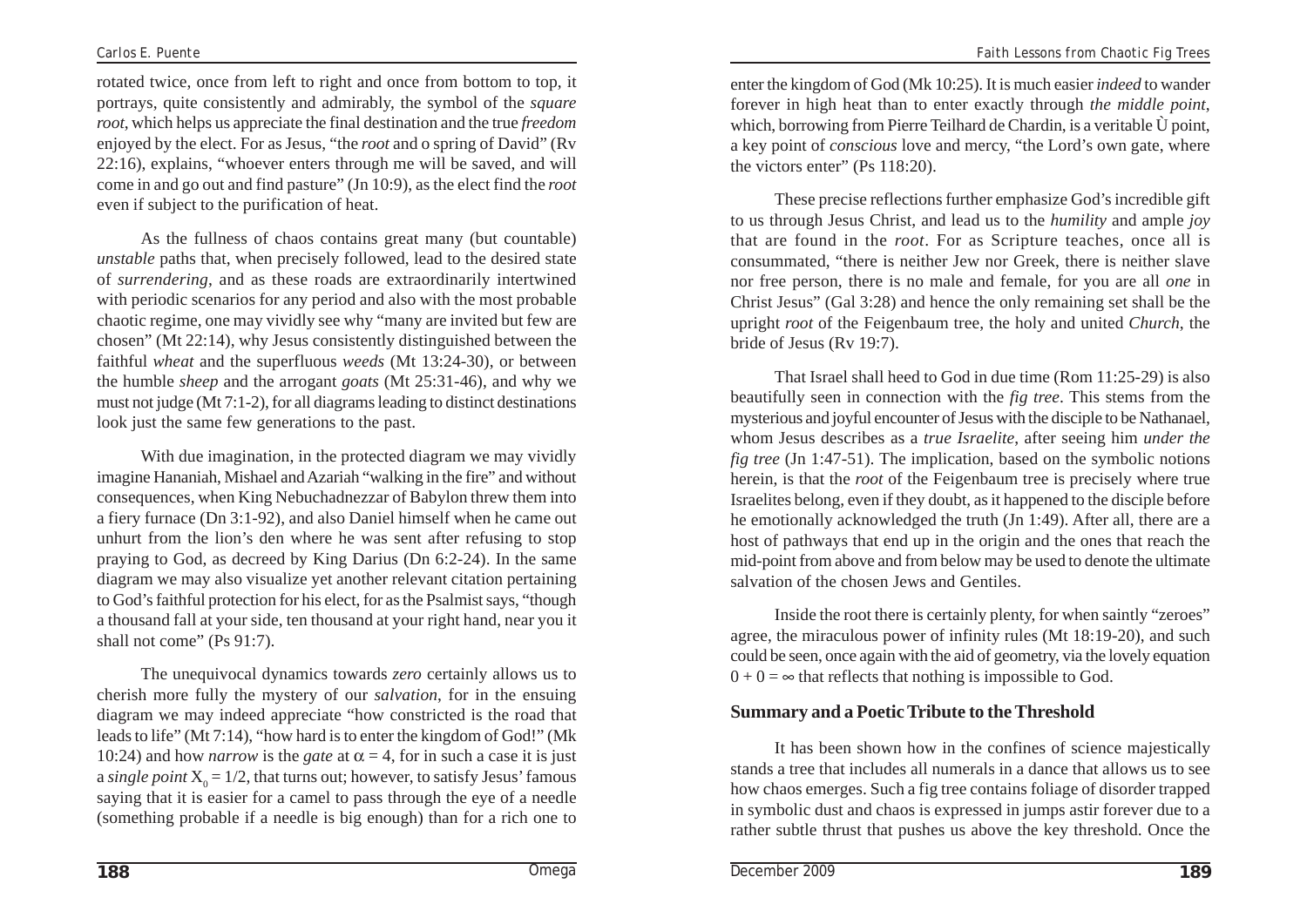crossing of the outset happens, the faithful root repels and that yields a tender offset or branch that fails to produce any fruit. The process defines a cascade of bifurcations that increases heat within and such an escalation produces an inescapable succession of branches that are bent by the wind of evil and division. At the end, there is a sprouting of dynamics attracted to the craziness in strange attractors, a condition that turns out to remind us that it is at the origin, at the root, where the flame of God resides.

It has been explained how in the midst of chaos, when such a condition happens at its maximum heat, there is a escape from the hellish situation of wandering forever without finding the proper destination, for, up there, there is small gate, a point, that leads to fine rest and loyal pathways that, by averting a fright, end up inviting us to an everlasting dance. There are faithful routes leading to the root that are consistent with the symbols of a sought needle's eye and wheat exquisitely surrounded by weeds.

At the end, this work exhibits an improbable rhyme between modern science and Holy Scripture, one that, by reminding us of a rotten tree that foretells the very advent of time, invites us to grow small. Realizing the consistent typology herein in the invitation of Jesus to *love* (Jn 13:34-35), and heeding the converging fact that "he who tends a fig tree shall eat its fruit" (Prv 27:18), this work ends exalting the precious threshold  $Y = X$  who shall return in glory and in due time:

# $Y = X$

# $Y = X$

is justice that illuminates, is balance that fascinates:  $Y = X$ .

#### $Y = X$

is the incarnate alliance, is the established reliance:  $Y = X$ .

#### $Y = X$

is true word that matures is a spiral that endures:  $Y = X$ .

#### $Y = X$

is the precious resting place, is the state of mighty grace:  $Y = X$ .

### $Y = X$

is smoothness that esteems, is a hummingbird that gleams:  $Y = X$ .

#### $Y = X$

is the short and precious root, is the weaving of the truth:  $Y = X$ .

## $Y = X$

is a future that forgives, is crowned science that is:  $Y = X$ .

#### $Y = X$

is the ever tender tune, is the impartial tribune:  $Y = X$ .

#### $Y = X$

is all innocence that heeds is a garden with no weeds:  $Y = X$ .

# $Y = X$

is the simple clear sign, is the majestic design:  $Y = X$ .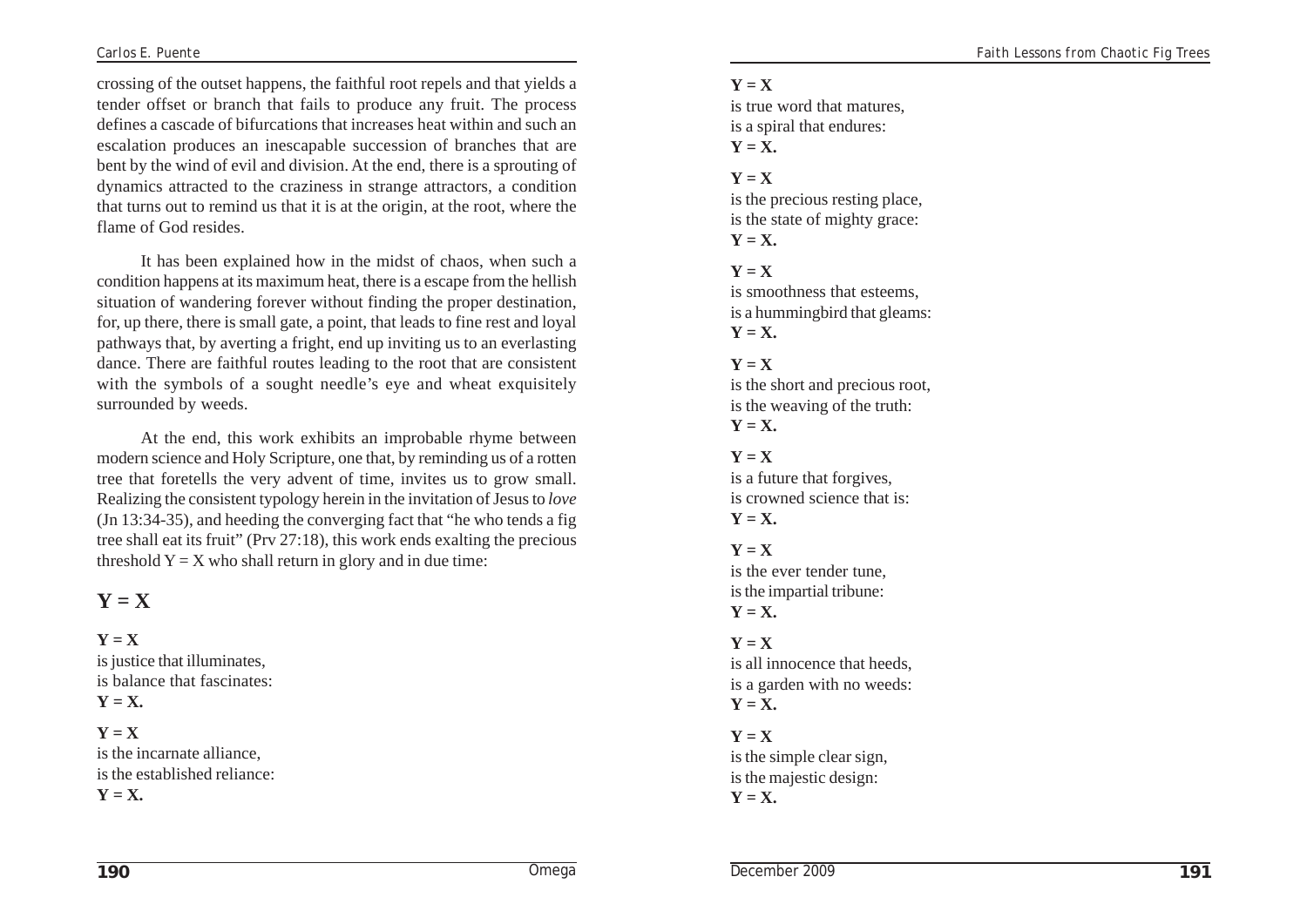## $Y = X$

is independence that heals, is matrimony that shields:  $Y = X$ .

# $Y = X$

is the real chaste embrace, is the goodness of a yes:  $Y = X$ .

### $Y = X$

is a smile that edifies, is a spin that rectifies:  $Y = X$ .

#### $Y = X$

is all gentleness in us, is the everlasting plus: **Y = X.**

# $Y = X$

is inspiration that calls, is growing to be small:  $Y = X$ .

# $Y = X$

is the forgotten territory, is the improbable story:  $Y = X$ .

### $Y = X$

is revelation that nests, is surrendering the rest: **Y = X.**

#### $Y = X$

is the dustless short incline, is the faithful narrow line:

 $Y = X$ .

# $Y = X$

is renouncing all spears, is experiencing no fears:  $Y = X$ .

#### $Y = X$

is the perennial giveaway, is pure life with no decay:  $Y = X$ .

#### $Y = X$

is the only perfect remedy, is loving, even the enemy:  $Y = X$ .

#### *Notes and References*

- 1. This work is warmly dedicated to Fathers Andrew Coffey, Richard Blinn, Daniel Looney, Loreto Rojas, John Kakinda, José Aguilar, William Weigand, Edwino Silvera, Camilo Bernal, Diego Jaramillo, Antonio José Sarmiento, Hernando Silva, Roberto Jaramillo, Sergio Bernal, Jorge Mario Posada, Fernando Cuenca, Daniel Ferreira, Melchor Sánchez de Toca y Alameda, Rafael Pascual, Pedro Barrajón, Lucio Florio, Rafael Martinez, Javier López, Alfonso Miranda, Luis Alfonso Ruíz, Claudio Peña, William Aparicio, Augustine Pamplany, Stuart Swetland, Peter Sanders, James Tarantino, John Campoli, John Hampsch, George Coyne, Andrew Whitman, William Stoeger, and former Catholic Priest Alberto Cutié, for their friendship and loving support.
- 2. Carlos E. Puente lectures at the Department of Land, Air and Water Resources, University of California, Davis.
- 3. Webster's Ninth Collegiate Dictionary (Merrian-Webster Inc., 1991), p. 1564.
- 4. P. Bergé, Y. Pomeau and C. Vidal, *Order within Chaos* (John Wiley: Interscience, 1987), p. 380.
- 5. F. C. Moon, *Chaotic Vibrations* (John Wiley & Sons, 1987), p. 309.
- 6. J. L. McCauley, *Chaos, Dynamics and Fractals* (Cambridge University Press, 1993), p. 323.
- 7. C. E. Puente, "On the nature of equilibrium," in *Omega*, 6.2 (2007), pp. 85- 105.
- 8. H-O. Peitgen, H. Jürgens and D. Saupe, *Chaos and Fractals* (Springer-Verlag, 1992), p. 984.